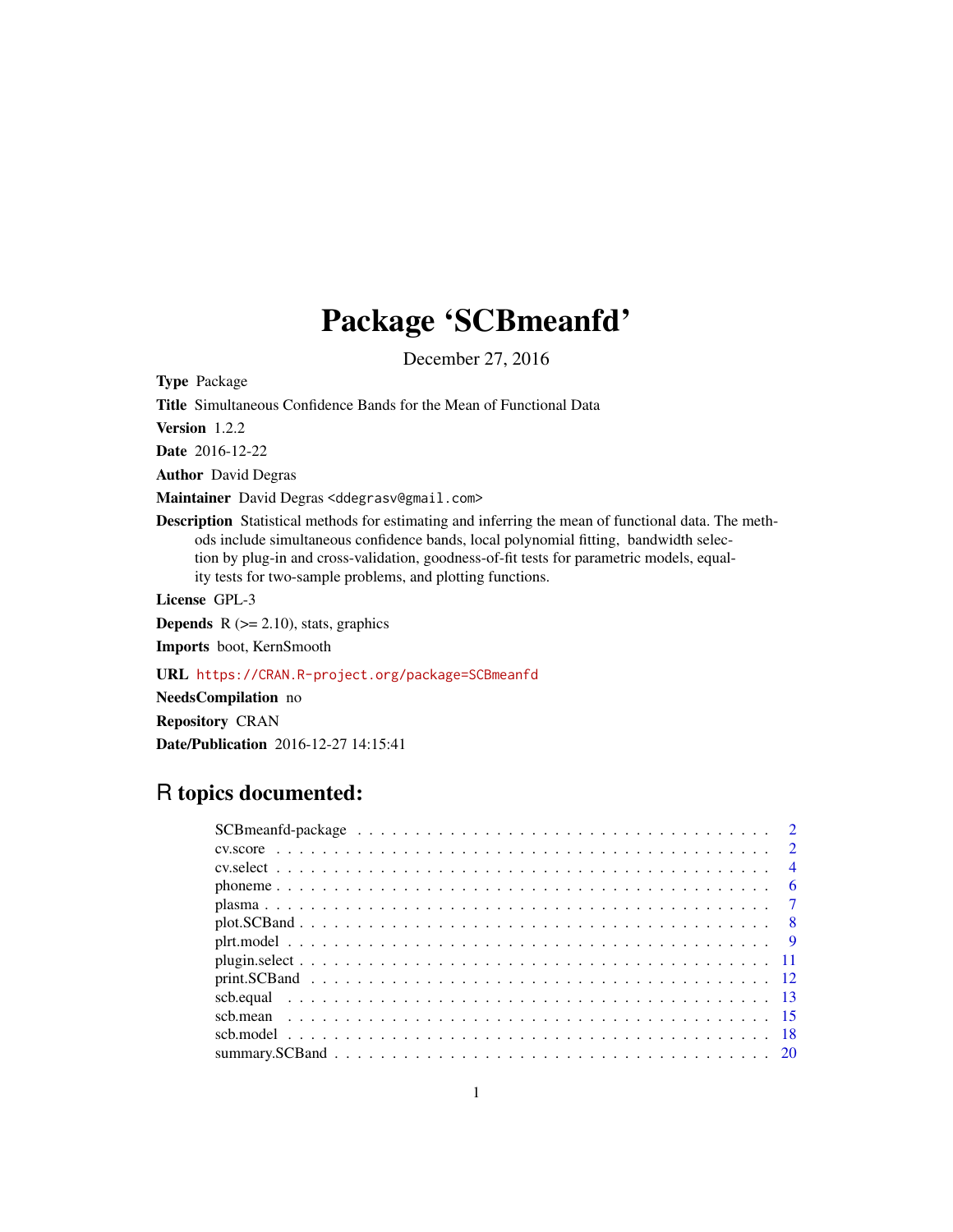#### <span id="page-1-0"></span>**Index** [22](#page-21-0)

#### Description

Statistical methods for estimating and inferring the mean of functional data. The methods include simultaneous confidence bands, local polynomial fitting, bandwidth selection by plug-in and crossvalidation, goodness-of-fit tests for parametric models, equality tests for two-sample problems, and plotting functions.

# Details

| Package: | SCBmeanfd  |
|----------|------------|
| Type:    | Package    |
| Version: | 1.2.1      |
| Date:    | 2016-09-24 |
| License: | $GPI - 3$  |

#### Author(s)

David Degras <ddegrasv@gmail.com>

# References

Azzalini, A. and Bowman, A. (1993). On the use of nonparametric regression for checking linear relationships. *Journal of the Royal Statistical Society. Series B* 55, 549-557.

Benhenni, K. and Degras, D. (2014). Local polynomial estimation of the mean function and its derivatives based on functional data and regular designs. *ESAIM: Probability and Statistics* 18, 881-899.

Degras, D. (2011). Simultaneous confidence bands for nonparametric regression with functional data. *Statistica Sinica* 21, 1735-1765.

Rice, J. A. and Silverman, B. W. (1991). Estimating the mean and covariance structure nonparametrically when the data are curves. *Journal of the Royal Statistical Society. Series B* 53, 233-243.

<span id="page-1-1"></span>cv.score *Leave-One-Curve-out Cross-Validation Score*

# Description

Compute the cross-validation score of Rice and Silverman (1991) for the local polynomial estimation of a mean function.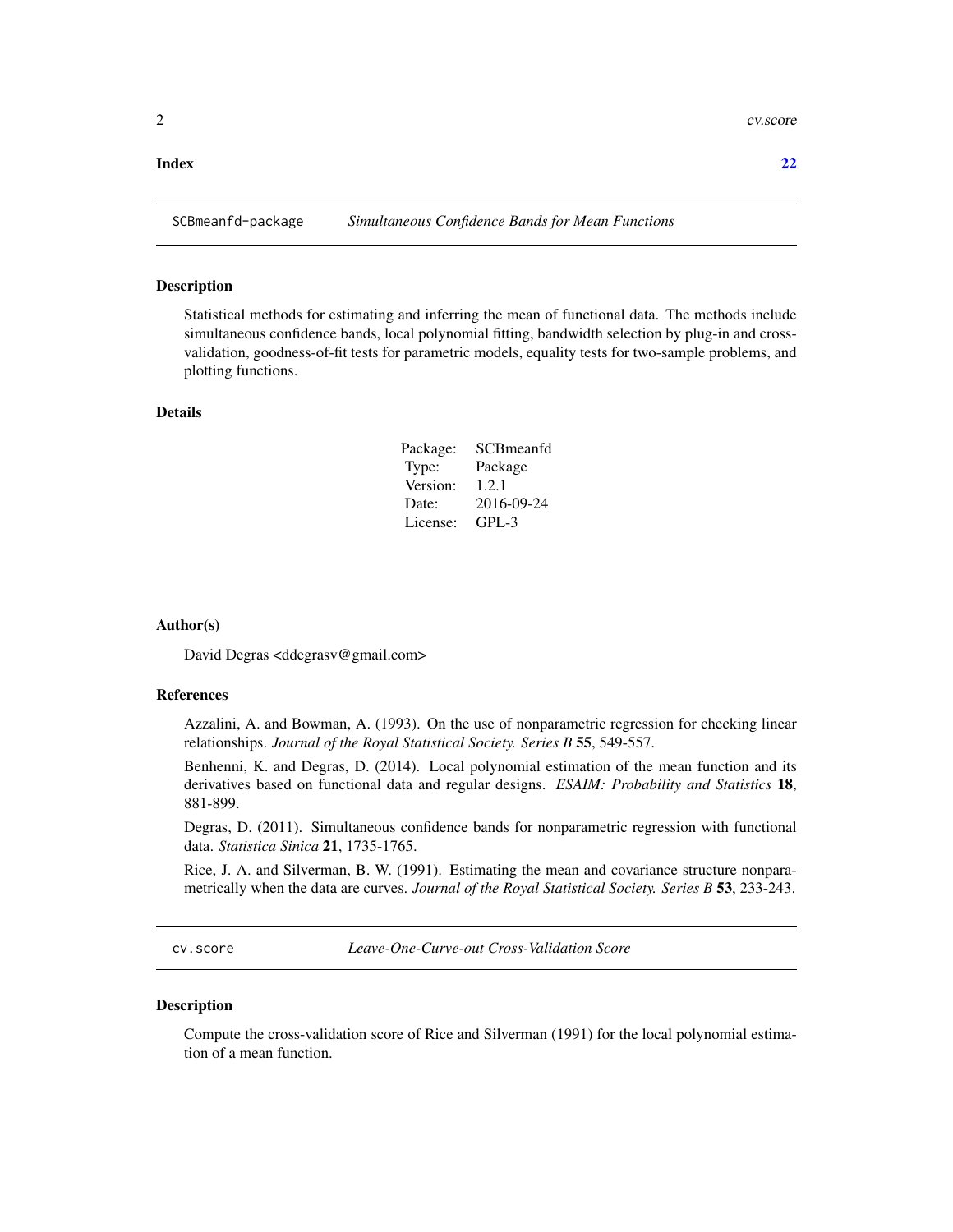#### <span id="page-2-0"></span>cv.score 3

# Usage

```
cv.score(bandwidth, x, y, degree = 1, gridsize = length(x))
```
### Arguments

| bandwidth | kernel bandwidth.                                                                                                                                                          |
|-----------|----------------------------------------------------------------------------------------------------------------------------------------------------------------------------|
| x         | observation points. Missing values are not accepted.                                                                                                                       |
| y         | matrix or data frame with functional observations (= curves) stored in rows. The<br>number of columns of y must match the length of x. Missing values are not<br>accepted. |
| degree    | degree of the local polynomial fit.                                                                                                                                        |
| gridsize  | size of evaluation grid for the smoothed data.                                                                                                                             |

# Details

The cross-validation score is obtained by leaving in turn each curve out and computing the prediction error of the local polynomial smoother based on all other curves. For a bandwith value  $h$ , this score is

$$
CV(h) = \frac{1}{np} \sum_{i=1}^{n} \sum_{j=1}^{p} (Y_{ij} - \hat{\mu}^{-(i)}(x_j; h))^{2},
$$

where  $Y_{ij}$  is the measurement of the *i*-th curve at location  $x_j$  for  $i = 1, \ldots, n$  and  $j = 1, \ldots, p$ , and  $\hat{\mu}^{-(i)}(x_j; h)$  is the local polynomial estimator with bandwidth h based on all curves except the i-th.

If the x values are not equally spaced, the data are first smoothed and evaluated on a grid of length gridsize spanning the range of x. The smoothed data are then interpolated back to x.

# Value

the cross-validation score.

#### References

Rice, J. A. and Silverman, B. W. (1991). Estimating the mean and covariance structure nonparametrically when the data are curves. *Journal of the Royal Statistical Society. Series B (Methodological)*, 53, 233–243.

#### See Also

[cv.select](#page-3-1)

```
## Artificial example
x \le - \text{seq}(0, 1, \text{ len} = 100)mu \leftarrow x + .2 * sin(2 * pi * x)
y \le - matrix(mu + rnorm(2000, sd = .25), 20, 100, byrow = TRUE)
h <- c(.005, .01, .02, .05, .1, .15)
```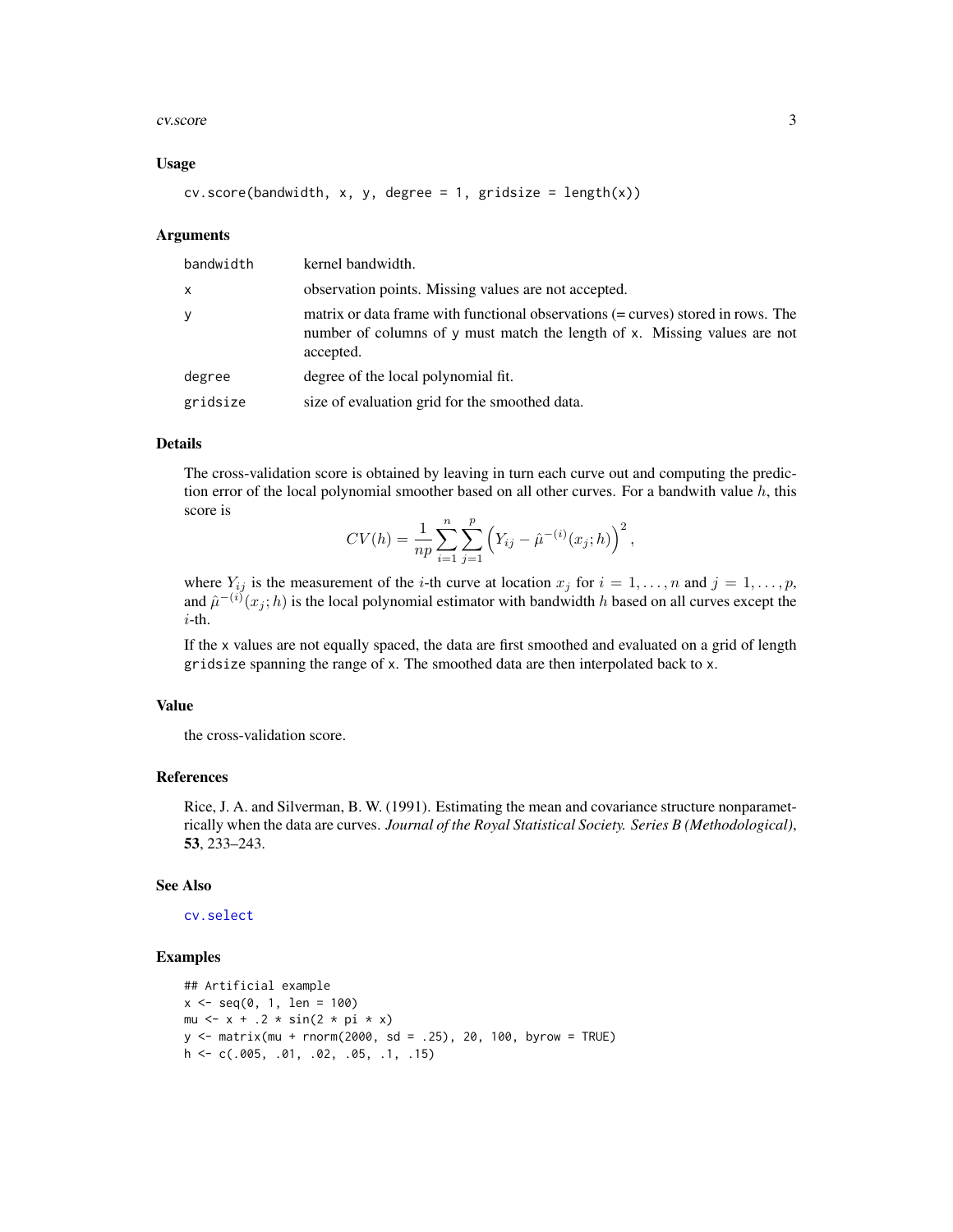```
cv <- numeric()
for (i in 1:length(h)) cv[i] \leftarrow cv \text{.score}(h[i], x, y, 1)plot(h, cv, type = "l")## Plasma citrate data
## Compare cross-validation scores and bandwidths
## for local linear and local quadratic smoothing
## Not run:
data(plasma)
time <-8:21h1 <- seq(.5, 1.3, .05)
h2 <- seq(.75, 2, .05)
cv1 \leq sapply(h1, cv.score, x = time, y = plasma, degree = 1)
cv2 \leq sapply(h2, cv.score, x = time, y = plasma, degree = 2)plot(h1, cv1, type = "l", xlim = range(c(h1,h2)), ylim = range(c(cv1, cv2)),
  xlab = "Bandwidth (hour)", ylab = "CV score",
  main = "Cross validation for local polynomial estimation")
lines(h2, cv2, col = 2)legend("topleft", legend = c("Linear", "Quadratic"), lty = 1,
  col = 1:2, cex = .9## Note: using local linear (resp. quadratic) smoothing
## with a bandwidth smaller than .5 (resp. .75) can result
## in non-definiteness or numerical instability of the estimator.
## End(Not run)
```
<span id="page-3-1"></span>cv.select *Cross-Validation Bandwidth Selection for Local Polynomial Estimation*

# Description

Select the cross-validation bandwidth described in Rice and Silverman (1991) for the local polynomial estimation of a mean function based on functional data.

# Usage

```
cv.select(x, y, degree = 1, interval = NULL, gridsize = length(x), ...)
```

| $\mathsf{x}$ | observation points. Missing values are not accepted.                                                                                                                       |
|--------------|----------------------------------------------------------------------------------------------------------------------------------------------------------------------------|
| y            | matrix or data frame with functional observations (= curves) stored in rows. The<br>number of columns of y must match the length of x. Missing values are not<br>accepted. |
| degree       | degree of the local polynomial fit.                                                                                                                                        |
| interval     | lower and upper bounds of the search interval (numeric vector of length 2).                                                                                                |
| gridsize     | size of evaluation grid for the smoothed data.                                                                                                                             |
|              | additional arguments to pass to the optimization function optimize.                                                                                                        |

<span id="page-3-0"></span>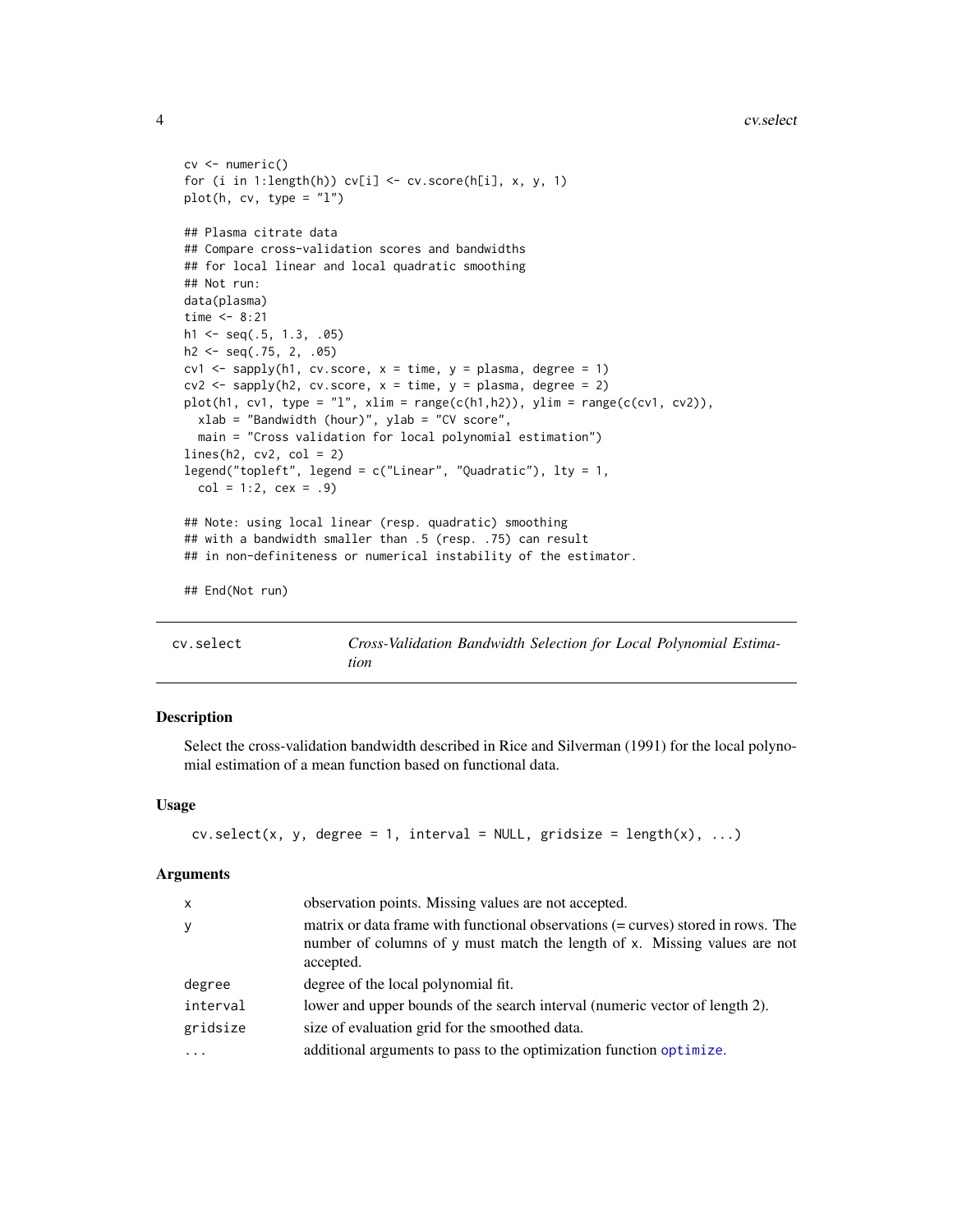#### <span id="page-4-0"></span>cv.select 5

#### Details

The cross-validation score is obtained by leaving in turn each curve out and computing the prediction error of the local polynomial smoother based on all other curves. For a bandwith value  $h$ , this score is

$$
CV(h) = \frac{1}{np} \sum_{i=1}^{n} \sum_{j=1}^{p} (Y_{ij} - \hat{\mu}^{-(i)}(x_j; h))^{2},
$$

where  $Y_{ij}$  is the measurement of the *i*-th curve at location  $x_j$  for  $i = 1, \ldots, n$  and  $j = 1, \ldots, p$ , and  $\hat{\mu}^{-(i)}(x_j; h)$  is the local polynomial estimator with bandwidth h based on all curves except the i-th.

If the x values are not equally spaced, the data are first smoothed and evaluated on a grid of length gridsize spanning the range of x. The smoothed data are then interpolated back to x.

cv.select uses the standard R function [optimize](#page-0-0) to optimize [cv.score](#page-1-1). If the argument interval is not specified, the lower bound of the search interval is by default  $(x_2 - x_1)/2$  if  $degree < 2$  and  $x_2 - x_1$  if degree >= 2. The default value of the upper bound is  $(\max(x) - \min(x))/2$ . These values guarantee in most cases that the local polynomial estimator is well defined. It is often useful to plot the function to be optimized for a range of argument values (grid search) before applying a numerical optimizer. In this way, the search interval can be narrowed down and the optimizer is more likely to find a global solution.

# Value

a bandwidth that minimizes the cross-validation score.

# References

Rice, J. A. and Silverman, B. W. (1991). Estimating the mean and covariance structure nonparametrically when the data are curves. *Journal of the Royal Statistical Society. Series B (Methodological)*, 53, 233–243.

# See Also

[cv.score](#page-1-1), [plugin.select](#page-10-1)

```
## Not run:
## Plasma citrate data
## Compare cross-validation scores and bandwidths
## for local linear and local quadratic smoothing
data(plasma)
time <-8:21## Local linear smoothing
cv.select(time, plasma, 1) # local solution h = 3.76, S(h) = 463.08cv.select(time, plasma, 1, interval = c(.5, 1)) # global solution = .75, S(h) = 439.54
## Local quadratic smoothing
cv.select(time, plasma, 2) # global solution h = 1.15, S(h) = 432.75
```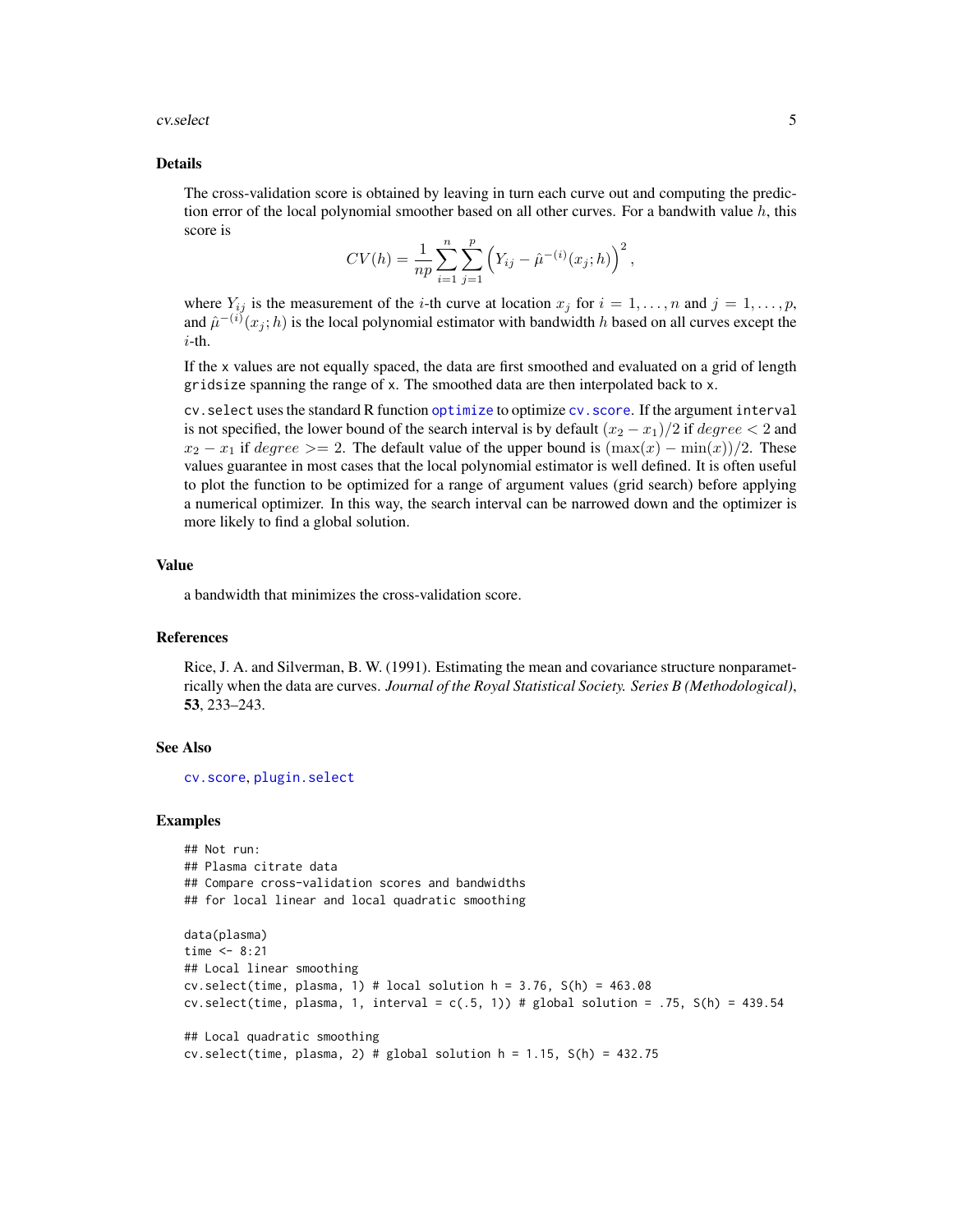<span id="page-5-0"></span>6 phonemetry of the state of the state of the state of the state of the state of the state of the state of the state of the state of the state of the state of the state of the state of the state of the state of the state o

```
cv.\text{select}(\text{time}, \text{plasma}, 2, \text{interval} = c(1, 1.5)) # same
## End(Not run)
```
phoneme *Phoneme data*

### Description

Log-periodograms of five phonemes ("sh" as in "she", "dcl" as in "dark", "iy" as the vowel in "she", "aa" as the vowel in "dark", and "ao" as the first vowel in "water") spoken by a sample of  $\sim 50$ male speakers. For each phoneme, 400 log-periodograms are observed on a uniform grid of 150 frequencies.

#### Usage

data(phoneme)

# Format

A data frame with 2000 rows and 151 columns. Each row contains a discretized log-periodogram (150 first columns) followed by a phoneme indicator (last column) coded as follows:

| Code | Phoneme |
|------|---------|
|      | "sh"    |
| 2    | "iy"    |
| 3    | "dcl"   |
| 4    | "aa"    |
| 5    | "ao"    |

#### Source

This dataset was created by the STAPH group in Toulouse, France <http://www.math.univ-toulouse.fr/staph/npfda/>. The larger original dataset can be found at <http://statweb.stanford.edu/~tibs/ElemStatLearn/>.

# Examples

```
## Not run:
data(phoneme)
freq <-1:150classes <- phoneme[,151]
phoneme <- phoneme[,-151]
classnames <- c("sh", "iy", "dcl", "aa", "ao")
## Local linear fit to the mean log-periodogram for each phoneme
```
llfit  $\leq$  mapply(locpoly,  $y = by(phoneme, classes, colMeans)$ ,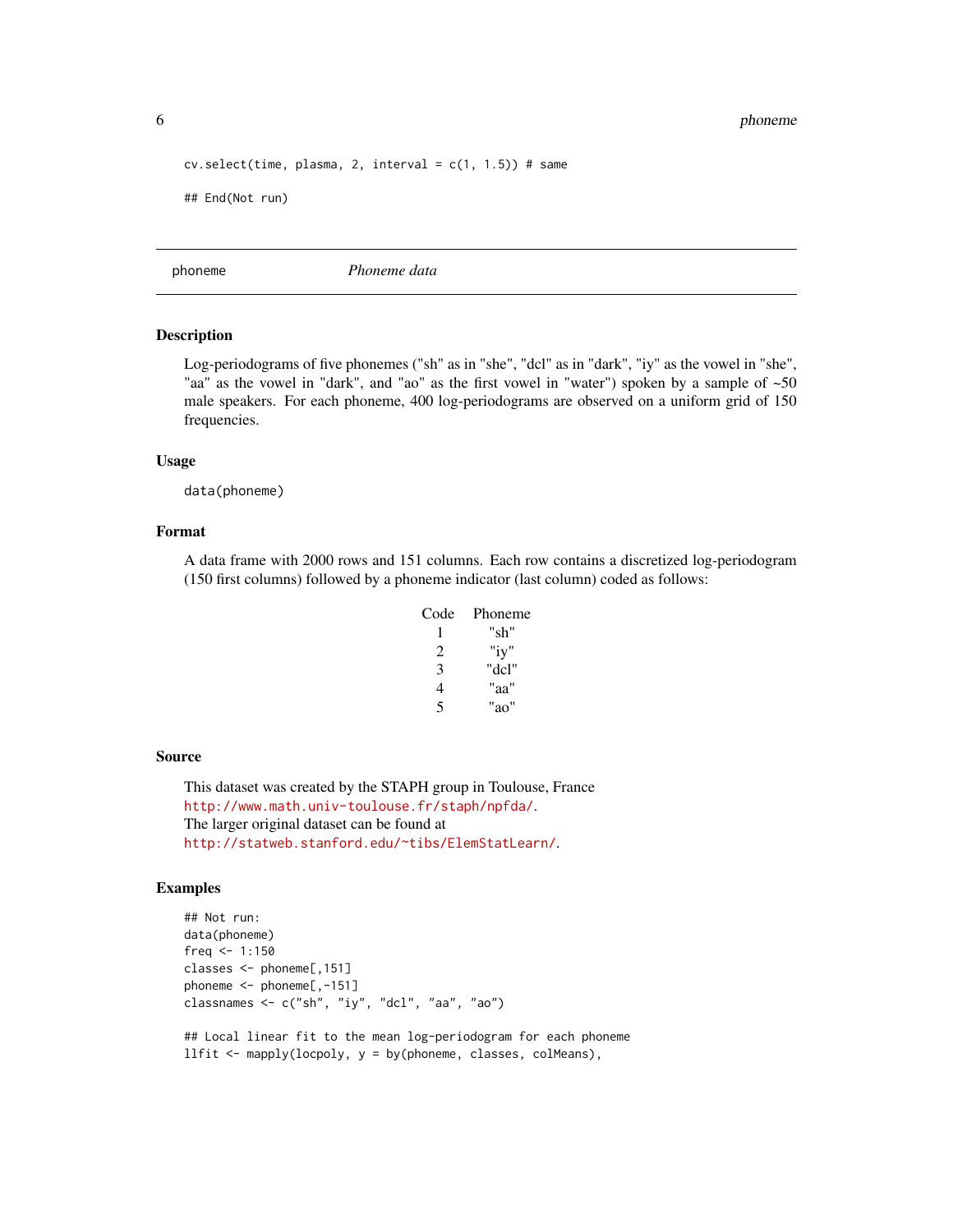#### <span id="page-6-0"></span>plasma and the contract of the contract of the contract of the contract of the contract of the contract of the contract of the contract of the contract of the contract of the contract of the contract of the contract of the

```
MoreArgs = list(x = freq, bandwidth = 2, degree = 1,gridsize = length(freq)))
llfit.y <- matrix(unlist(llfit["y",]), 150, 5)
matplot(freq, llfit.y, type = "l", lty = 1, xlab = "Frequency (scaled)",
ylab = "Log-intensity",
main = "Local linear estimation\nof the population mean log-periodogram")
legend("topright", legend = classnames, col = 1:5, lty = 1)
```
## End(Not run)

plasma *Plasma citrate data*

# Description

Plasma citrate concentrations measured on 10 human subjects on the same day. The measurements on an individual were taken each hour from 8:00AM to 9:00PM. A possible statistical analysis is to estimate the population mean plasma citrate concentration as a function of time of day.

# Usage

data(plasma)

# Format

A matrix with 10 rows (corresponding to subjects) and 14 columns (corresponding to hours).

# Source

Andersen, A. H., Jensen, E. B. and Schou, G. (1981). Two-way analysis of variance with correlated errors. *International Statistical Review* 49, 153–157.

Hart, T. D. and Wehrly, T. E. (1986). Kernel regression estimation using repeated measurements data. *Journal of the American Statistical Association* 81, 1080–1088.

```
## Not run:
data(plasma)
matplot(x = 8:21, y = t(plasma), cex = .75, type = "l", col = 1, lty = 1,
 lwd = .5, xlab = "Time of day (hour)", ylab = "Concentration",
 main = "Plasma citrate data")
lines(8:21, colMeans(plasma), col = 2, lwd = 1.5)legend("topright", col = 2, lty = 1, lwd = 1.5, legend = "Mean")## End(Not run)
```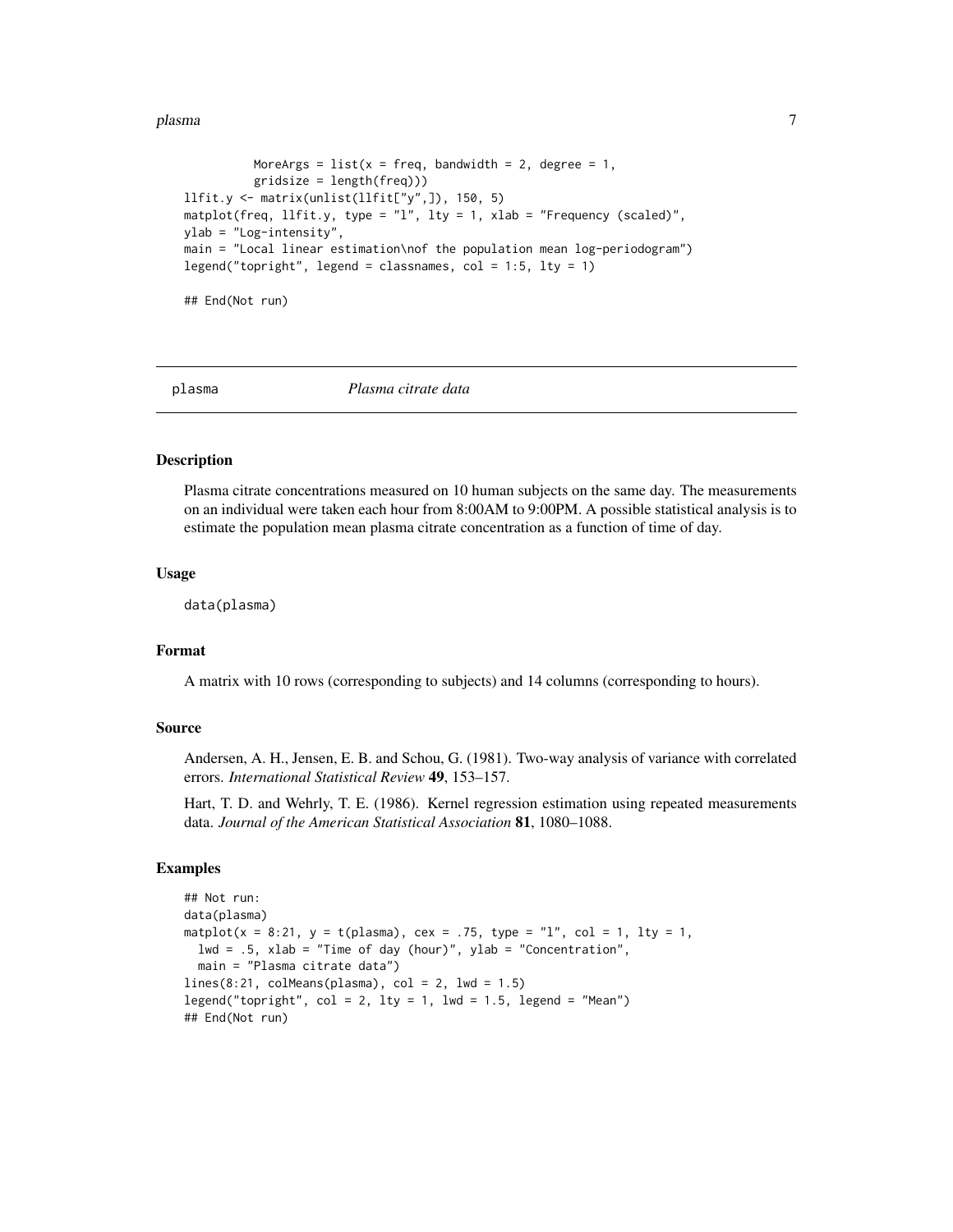<span id="page-7-1"></span><span id="page-7-0"></span>

# Description

plot method for class "SCBand".

# Usage

```
## S3 method for class 'SCBand'
plot(x, y = NULL, xlim = NULL, ylim = NULL, main = NULL, xlab = NULL,ylab = NULL, col = NULL, cex = NULL, pch = NULL, lty = NULL, lwd = NULL,
     legend = TRUE, where = NULL, text = NULL, legend.cex = NULL, horiz = TRUE,
    bty = "n", \ldots)
```

| X          | SCBand object, typically result of a call to scb.mean, scb.model, or scb.equal.                            |
|------------|------------------------------------------------------------------------------------------------------------|
| У          | optional y data.                                                                                           |
| xlim       | x limits of the plot (numeric vector of length 2).                                                         |
| ylim       | y limits of the plot (numeric vector of length 2).                                                         |
| main       | title of the plot.                                                                                         |
| xlab       | label of the x axis.                                                                                       |
| ylab       | label of the y axis.                                                                                       |
| col        | colors for lines and points.                                                                               |
| cex        | scale of plotting characters and symbols relative to default (numerical vector).                           |
| pch        | vector of plotting characters or symbols: see points.                                                      |
| $1$ ty     | a vector of line types, see par.                                                                           |
| lwd        | a vector of line widths, see par.                                                                          |
| legend     | logical; if TRUE, a legend is added to the plot.                                                           |
| where      | legend location: "bottomright", "bottom", "bottomleft", "left", "topleft", "top", "toprigh<br>or "center". |
| text       | text of the legend (character vector).                                                                     |
| legend.cex | character expansion factor relative to current par ("cex") for the legend.                                 |
| horiz      | logical; if TRUE, the legend is displayed horizontally rather than vertically.                             |
| bty        | type of box to be drawn around the legend. The allowed values are "n" (the<br>default) and "o".            |
| $\cdots$   | additional arguments passed to the function matplot for displaying the y data.                             |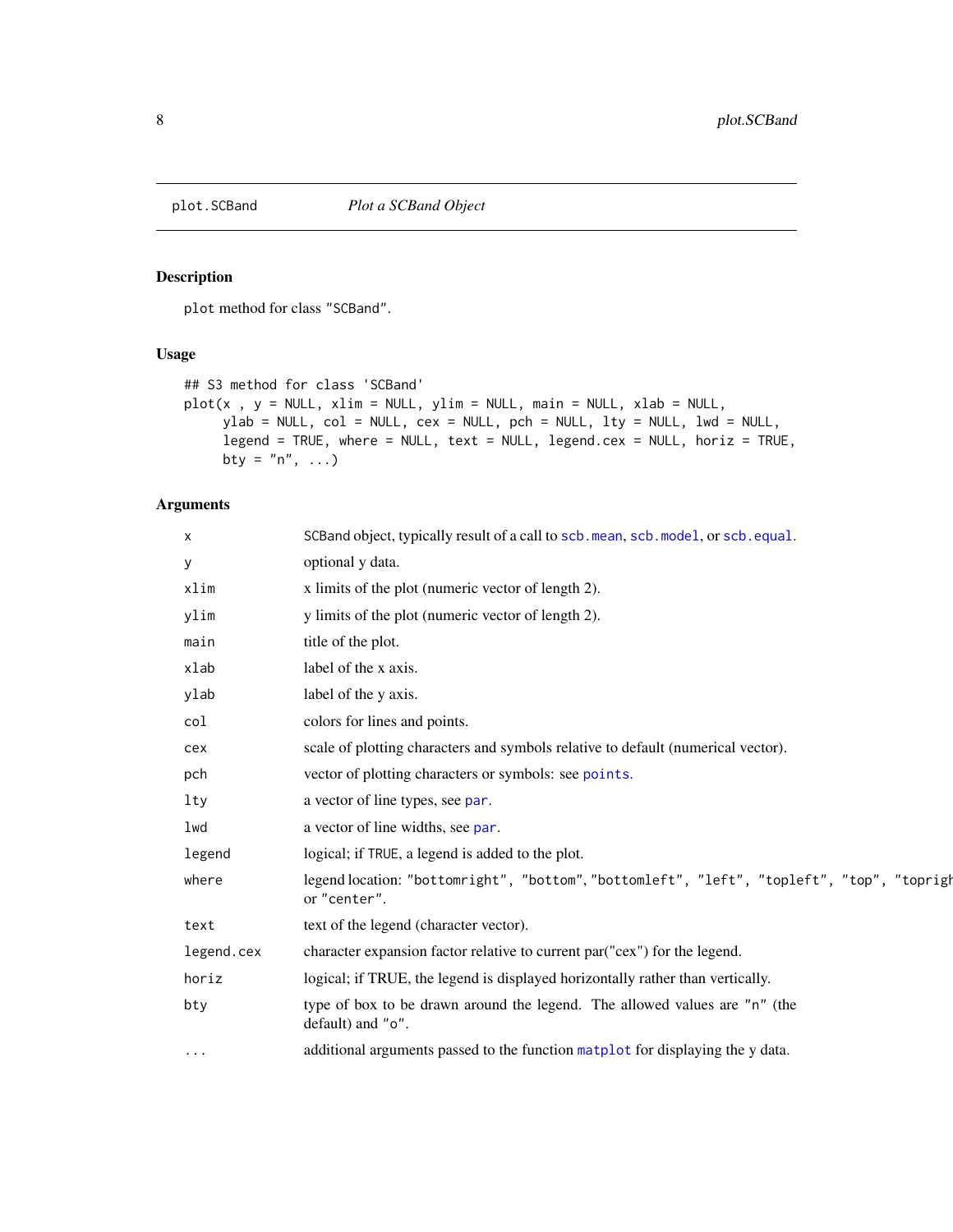#### <span id="page-8-0"></span>plrt.model 9

#### Details

The argument y can be used to plot subsets of the y data. If non null, this argument has priority over the component x\$y for plotting.

The graphical parameters col, cex, pch, lty, and lwd apply to the following components to be plotted: data, parametric estimate, nonparametric estimate(s), normal simultaneous confidence bands (SCB), and bootstrap SCB. More precisely, cex and pch must be specified as vectors of length equal to the number of y data sets to be plotted  $(0, 1, or 2)$ ; lty and lwd must specified as numeric vectors of length equal to the total number of estimates and SCB components; col applies to all components and should be specified accordingly. If necessary, graphical parameters are recycled to match the required length.

By default a legend is plotted horizontally at the bottom of the graph.

# Examples

```
## Not run:
## Plasma citrate data
time <-8:21data(plasma)
h \leq -cv.select(time, plasma, degree = 1, interval = c(.5, 1))
scbplasma <- scb.mean(time, plasma, bandwidth = h, scbtype = "both",
                      gridsize = 100)
plot(scbplasma, cex = .2, legend.cex = .85, xlab = "Time of day",
     ylab = "Concentration", main = "Plasma citrate data")
```
## End(Not run)

plrt.model *Pseudo-Likelihood Ratio Test for Models of the Mean Function*

### Description

Implement the Pseudo-Likelihood Ratio Test (PLRT) of Azzalini and Bowman (1993) with functional data. The test is used to assess whether a mean function belongs to a given finite-dimensional function space.

# Usage

```
plrt.model(x, y, model, verbose = FALSE)
```
- x a numeric vector of x data. x must be a uniform grid; missing values are not accepted.
- y a matrix or data frame with functional observations (= curves) stored in rows. The number of columns of y must match the length of x. Missing values are not accepted.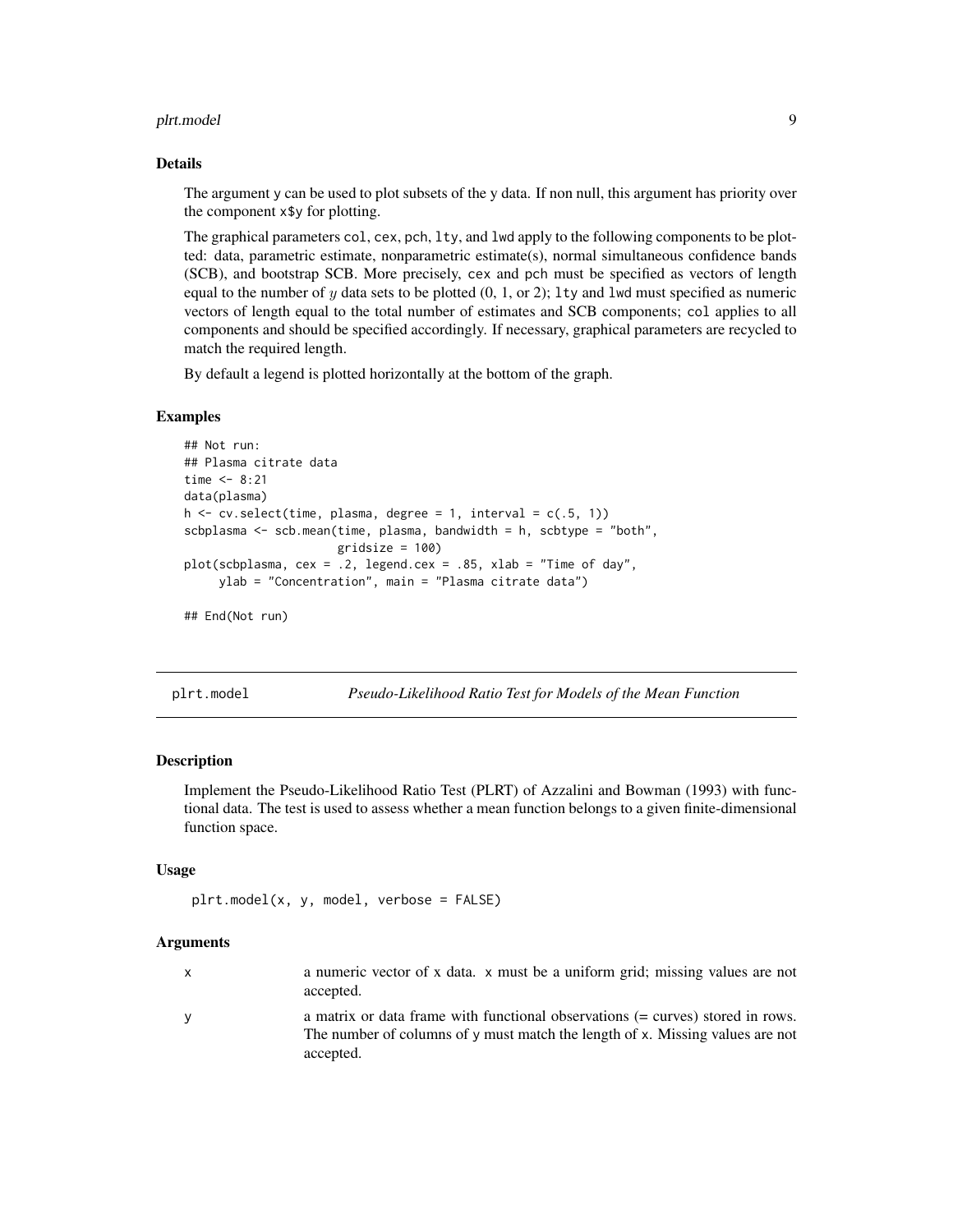<span id="page-9-0"></span>

| model   | an integer specifying the degree of a polynomial basis, or a data frame/matrix                                                         |
|---------|----------------------------------------------------------------------------------------------------------------------------------------|
|         | containing the basis functions stored in columns. In the latter case, the basis                                                        |
|         | functions must be evaluated at x.                                                                                                      |
| verbose | logical; if TRUE, information on the candidate model, kernel bandwidth, test<br>statistic, and p value is printed; otherwise no print. |

# Value

the p value of the PLRT.

# References

Azzalini, A. and Bowman, A. (1993). On the use of nonparametric regression for checking linear relationships. *Journal of the Royal Statistical Society. Series B* 55, 549-557.

# See Also

[scb.model](#page-17-1)

```
## Example: Gaussian process with mean = linear function + bump
## and Onstein-Uhlenbeck covariance. The bump is high in the y
## direction and narrow in the x direction. The SCB and PLRT
## tests are compared.
# The departure from linearity in the mean function is strong
# in the supremum norm (SCB test) but mild in the euclidean norm
# (PLRT). With either n = 20 or n = 100 curves, the SCB test
# strongly rejects the incorrect linear model for the mean
# function while the PLRT retains it.
p <- 100 # number of observation points
x \leq -\text{seq}(0, 1, \text{len} = p)mu \le -1 + 1.5 \times x + 0.2 \times \text{dnorm}(x, .6, .02)plot(x, mu, type = "l")R <- (.25)^2 * exp(20 * log(.9) * abs(outer(x,x,"-"))) # covariance
eigR <- eigen(R, symmetric = TRUE)
simR <- eigR$vectors %*% diag(sqrt(eigR$values))
n <- 20
set.seed(100)
y <- mu + simR %*% matrix(rnorm(n*p), p, n)
y \le -t(y)points(x, colMeans(y))
h \le cv. select(x, y, 1)
scb.model(x, y, 1, bandwidth = h) # p value: \le1e-16
plt.model(x, y, 1, verbose = TRUE) # p value: .442n <- 100
y <- mu + simR %*% matrix(rnorm(n*p), p, n)
y \le -t(y)h \leq cv. select(x, y, 1)
```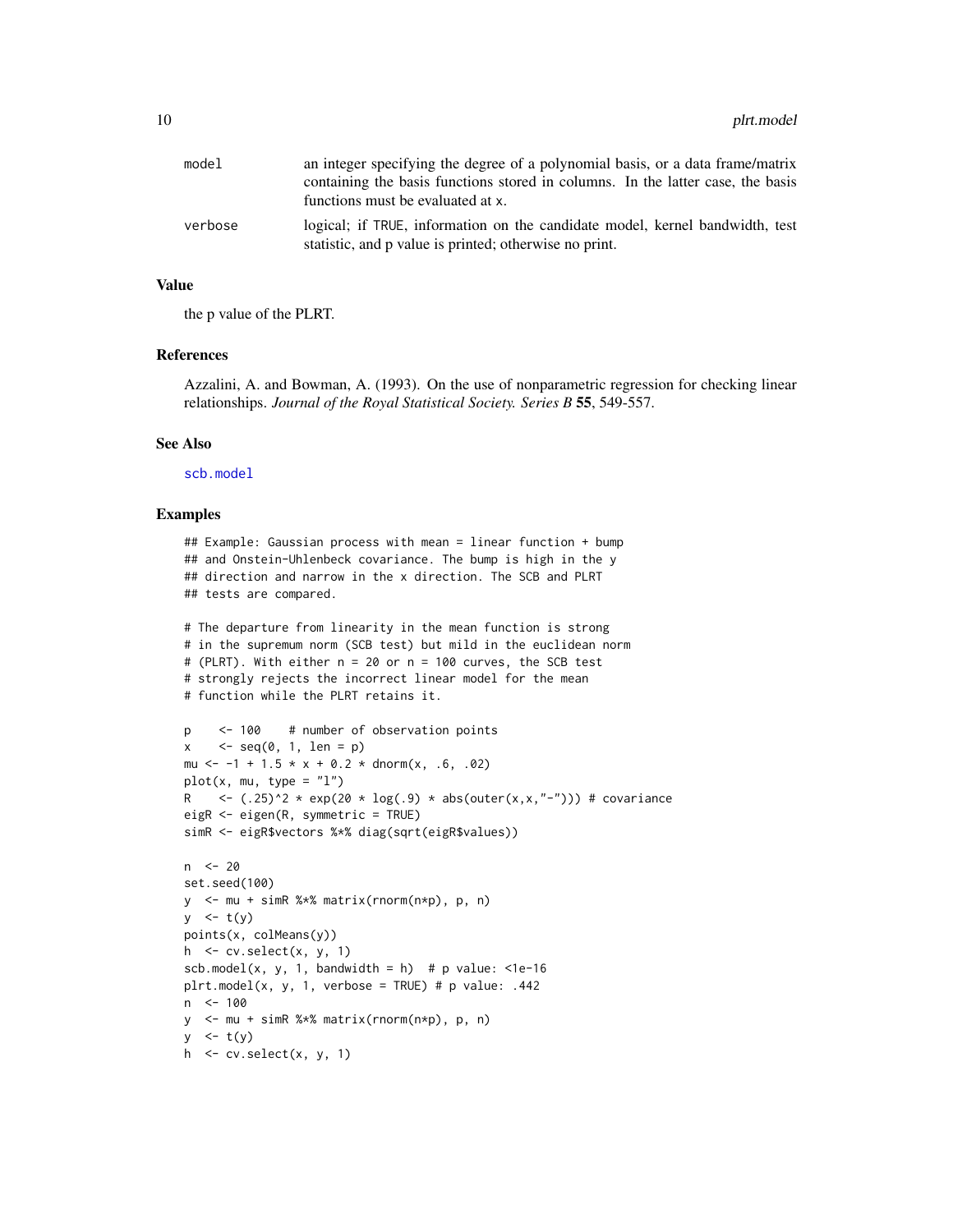# <span id="page-10-0"></span>plugin.select 11

```
scb.model(x, y, 1, bandwidth = h) # p value: \leq 1e-16plt.model(x, y, 1, verbose = TRUE) # p value: .456
```
<span id="page-10-1"></span>plugin.select *Plug-in Bandwidth Selection for Local Polynomial Estimation*

# Description

Select the plug-in bandwidth described in Benhenni and Degras (2011) for the local polynomial estimation of a mean function and its first derivative based on functional data.

# Usage

```
plugin.select(x, y, drv = 0L, degree = drv+1L, gridsize = length(x), ...)
```
# Arguments

| $\mathsf{x}$ | numeric vector of x data. This observation grid must be uniform and missing<br>values are not accepted.                                                                    |
|--------------|----------------------------------------------------------------------------------------------------------------------------------------------------------------------------|
| y            | matrix or data frame with functional observations (= curves) stored in rows. The<br>number of columns of y must match the length of x. Missing values are not<br>accepted. |
| drv          | order of the derivative to estimate. Must be 0 or 1.                                                                                                                       |
| degree       | degree of local polynomial used. Must equal dry or dry+1.                                                                                                                  |
| gridsize     | the size of the grid over which the mean function is to be estimated. Defaults to<br>$length(x)$ .                                                                         |
| $\ddotsc$    | additional arguments to pass to the optimizer of the CV score.                                                                                                             |

# Details

The plug-in method should not be used with small data sets, since it is based on asymptotic considerations and requires reasonably accurate estimates of derivatives of the mean and covariance functions. Both the number of observed curves and observation points should be moderate to large. The plug-in bandwidth is designed to minimize the asymptotic mean integrated squared estimation error

$$
AMISE(h) = \int (\mu(t) - \hat{\mu}(t; h))^2 dt,
$$

where  $\mu(x)$  is the mean function and  $\hat{\mu}(t; h)$  is a local polynomial estimator with kernel bandwidth h. The expression of the plug-in bandwidth can be found in Benhenni and Degras (2011).

# Value

the plug-in bandwidth.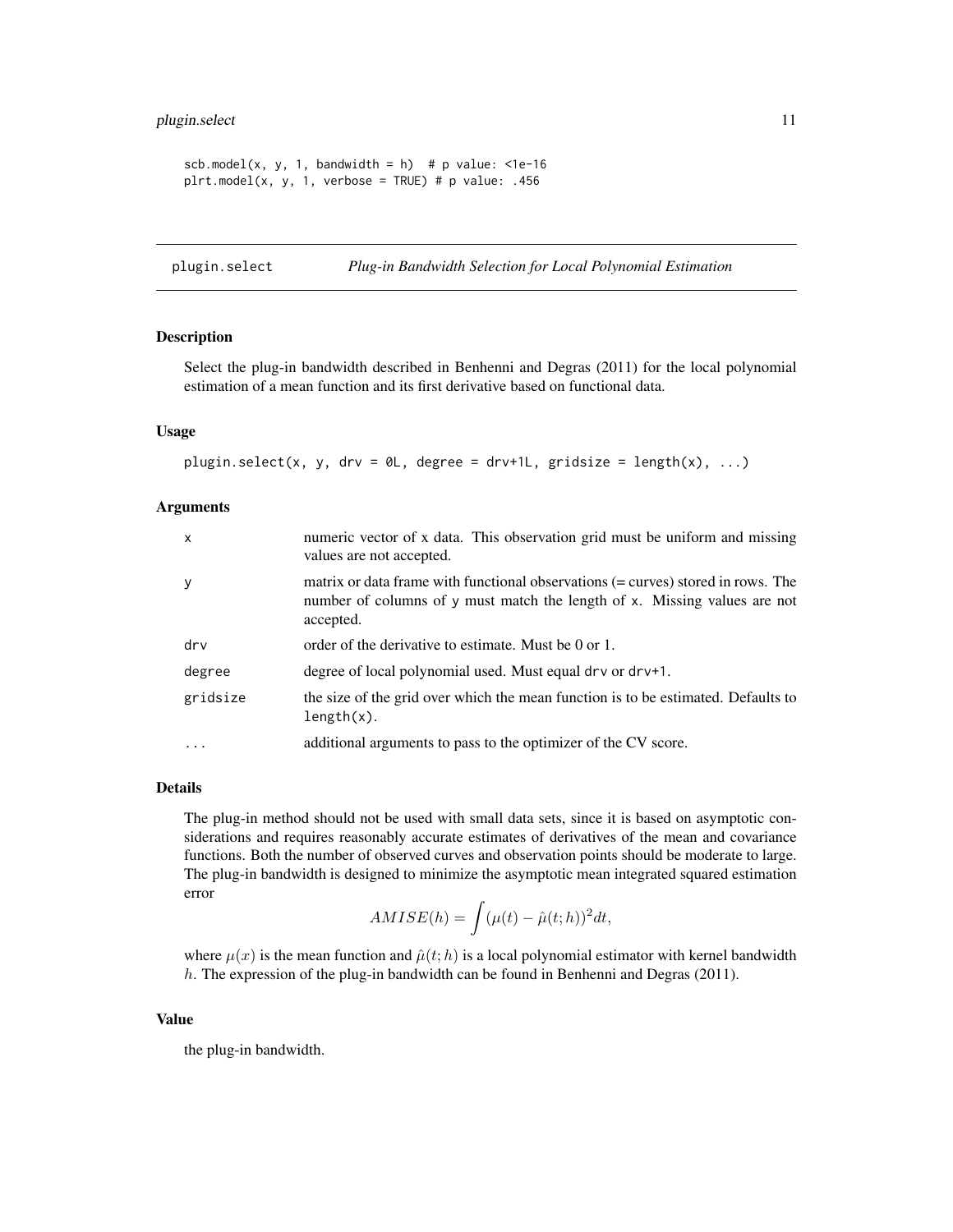# <span id="page-11-0"></span>References

Benhenni, K. and Degras, D. (2011). Local polynomial estimation of the average growth curve with functional data. <http://arxiv.org/abs/1107.4058>

# See Also

[cv.select](#page-3-1)

# Examples

```
## Not run:
## Phoneme data
data(phoneme)
classes <- phoneme[,151]
phoneme <- phoneme[,-151]
freq <-1:150plugin.bandwidth <- numeric(5)
cv.bandwidth <- numeric(5) # compare with cross-validation
for (i in 1:5) {
  plugin.bandwidth[i] <- plugin.select(x = freq, y = phoneme[classes == i, ],
                          \text{drv} = 0, degree = 1)
  cv.bandwidth[i] \leq cv. select(x = freq, y = phoneme[classes == i, ],
                          degree = 1)}
```
round(cbind(plugin.bandwidth, cv.bandwidth), 4)

## End(Not run)

<span id="page-11-1"></span>print.SCBand *Print a SCBand Object*

#### Description

print method for class "SCBand".

# Usage

## S3 method for class 'SCBand'  $print(x, \ldots)$ 

|          | an object of class "SCBand".                                                  |
|----------|-------------------------------------------------------------------------------|
| $\cdots$ | for compatibility with the generic print method; argument not currently used. |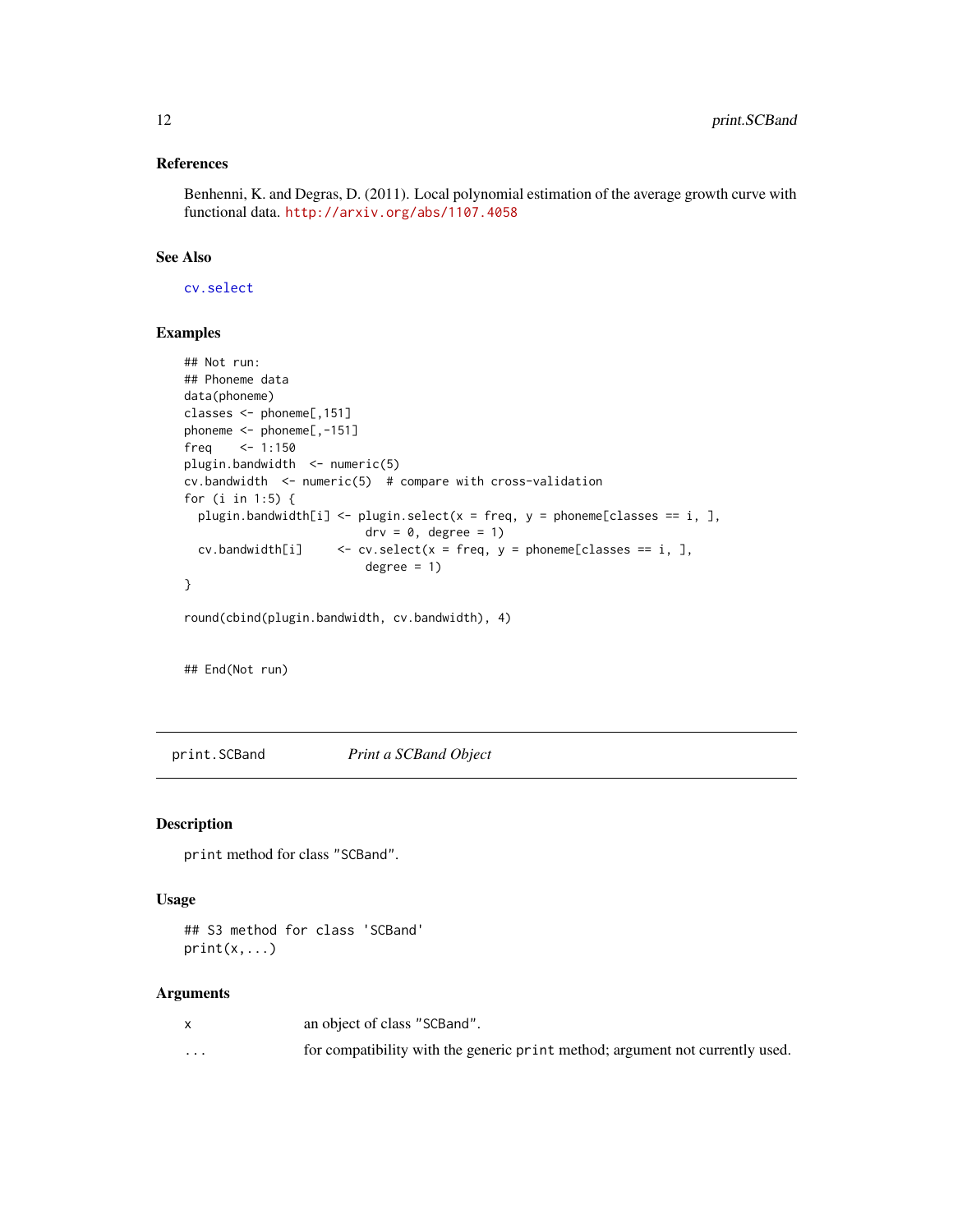#### <span id="page-12-0"></span>scb.equal 13

# Details

The function print.SCBand concisely displays the information of an object of class "SCBand". More precisely it shows the data range, bandwidth used in local polynomial estimation, and key information on SCB and statistical tests.

# See Also

[plot.SCBand](#page-7-1), [summary.SCBand](#page-19-1)

# Examples

```
## Not run:
# Plasma citrate data
data(plasma)
time <-8:21h <- cv.select(time, plasma, 1)
scbplasma <- scb.mean(time, plasma, bandwidth = h, scbtype = "both", gridsize = 100)
scbplasma
```
## End(Not run)

<span id="page-12-1"></span>scb.equal *Compare Two Mean Functions*

#### Description

This two-sample test builds simultaneous confidence bands (SCB) for the difference between two population mean functions and retains the equality assumption if the null function is contained in the bands. Equivalently, SCB are built around one of the local linear estimates (the one for say, population 1), and the equality hypothesis is accepted if the other estimate (the one for population 2) lies within the bands.

# Usage

```
scb.equal(x, y, bandwidth, level = .05, degree = 1,
scbtype = c("normal","bootstrap","both","no"), gridsize = NULL,
keep.y = TRUE, nrep = 2e4, nboot = 1e4, parallel = c("no", "multicore", "snow"),ncpus = getOption("boot.ncpus", 1L), cl = NULL)
```

| x | a list of length 2 or matrix with 2 columns containing the x values of each sam-<br>ple. If the two samples are observed on the same grid, x can be specified as a<br>single vector. The range of x must be the same for each sample; missing values<br>are not accepted. |
|---|---------------------------------------------------------------------------------------------------------------------------------------------------------------------------------------------------------------------------------------------------------------------------|
| ٧ | a list of length 2 containing matrices or data frames with functional observations<br>(= curves) stored in rows. The number of columns of each component of $\gamma$ must<br>match the length of the corresponding x. Missing values are not accepted.                    |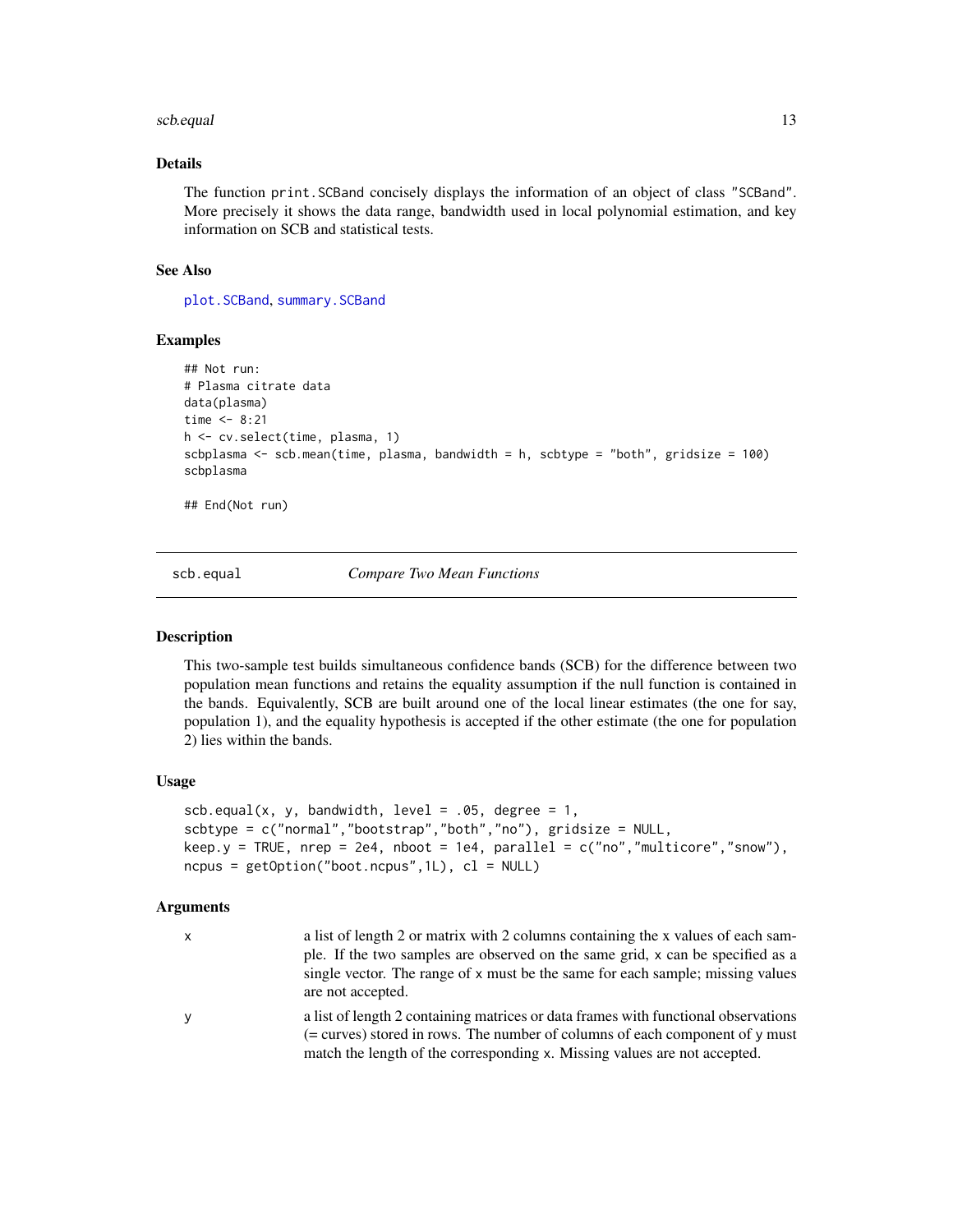<span id="page-13-0"></span>

| bandwidth | the kernel bandwidths (numeric vector of length 1 or 2).                                                                                                                                                                                                          |
|-----------|-------------------------------------------------------------------------------------------------------------------------------------------------------------------------------------------------------------------------------------------------------------------|
| level     | the significance level of the test (default = $.05$ ).                                                                                                                                                                                                            |
| degree    | the degree of the local polynomial fit.                                                                                                                                                                                                                           |
| scbtype   | the type of simultaneous confidence bands to build: "normal", "bootstrap", "both",<br>or "no".                                                                                                                                                                    |
| gridsize  | the size of the grid over which the mean function is to be estimated. Defaults to<br>the length of the smallest x grid.                                                                                                                                           |
| keep.y    | logical; if TRUE, keep y in the result.                                                                                                                                                                                                                           |
| nrep      | the number of replicates for the normal SCB method (default $= 20,000$ ).                                                                                                                                                                                         |
| nboot     | the number of replicates for the bootstrap SCB method (default $= 5,000$ ).                                                                                                                                                                                       |
| parallel  | the computation method for the bootstrap SCB. By default, computations are<br>sequential ("no").<br>The function boot is used and can be run in parallel using the package parallel.<br>Both options "multicore" and "snow" are available for parallel computing. |
|           |                                                                                                                                                                                                                                                                   |
| ncpus     | the number of cores to use for parallel computing if parallel = "multicore".                                                                                                                                                                                      |
| cl        | the name of the cluster to use for parallel computing if $parallel = "snow".$                                                                                                                                                                                     |

# Value

A list object of [class](#page-0-0) "SCBand". Depending on the function used to create the object ([scb.mean](#page-14-1), [scb.model](#page-17-1), or [scb.equal](#page-12-1)), some of its components are set to NULL. For [scb.mean](#page-14-1), the object has components:

| x         | the argument x.                                                                               |
|-----------|-----------------------------------------------------------------------------------------------|
| У         | if keep. y is TRUE, the argument y, else NULL.                                                |
| call      | the function call.                                                                            |
| model     | NULL.                                                                                         |
| par       | NULL.                                                                                         |
| nonpar    | a list of two local linear estimates, one for each population.                                |
| bandwidth | the argument bandwidth.                                                                       |
| degree    | the degree of local polynomial used. Currently, only local linear estimation is<br>supported. |
| level     | the argument level.                                                                           |
| scbtype   | the argument scbtype.                                                                         |
| teststat  | the test statistic.                                                                           |
| pnorm     | the $p$ value for the normal-based statistical test.                                          |
| pboot     | the $p$ value for the boostrap-based statistical test.                                        |
| qnorm     | the quantile used to build the normal SCB.                                                    |
| gboot     | the quantile used to build the bootstrap SCB.                                                 |
| normscb   | a matrix containing the normal SCB stored in columns.                                         |
| bootscb   | a matrix containing the bootstrap SCB stored in columns.                                      |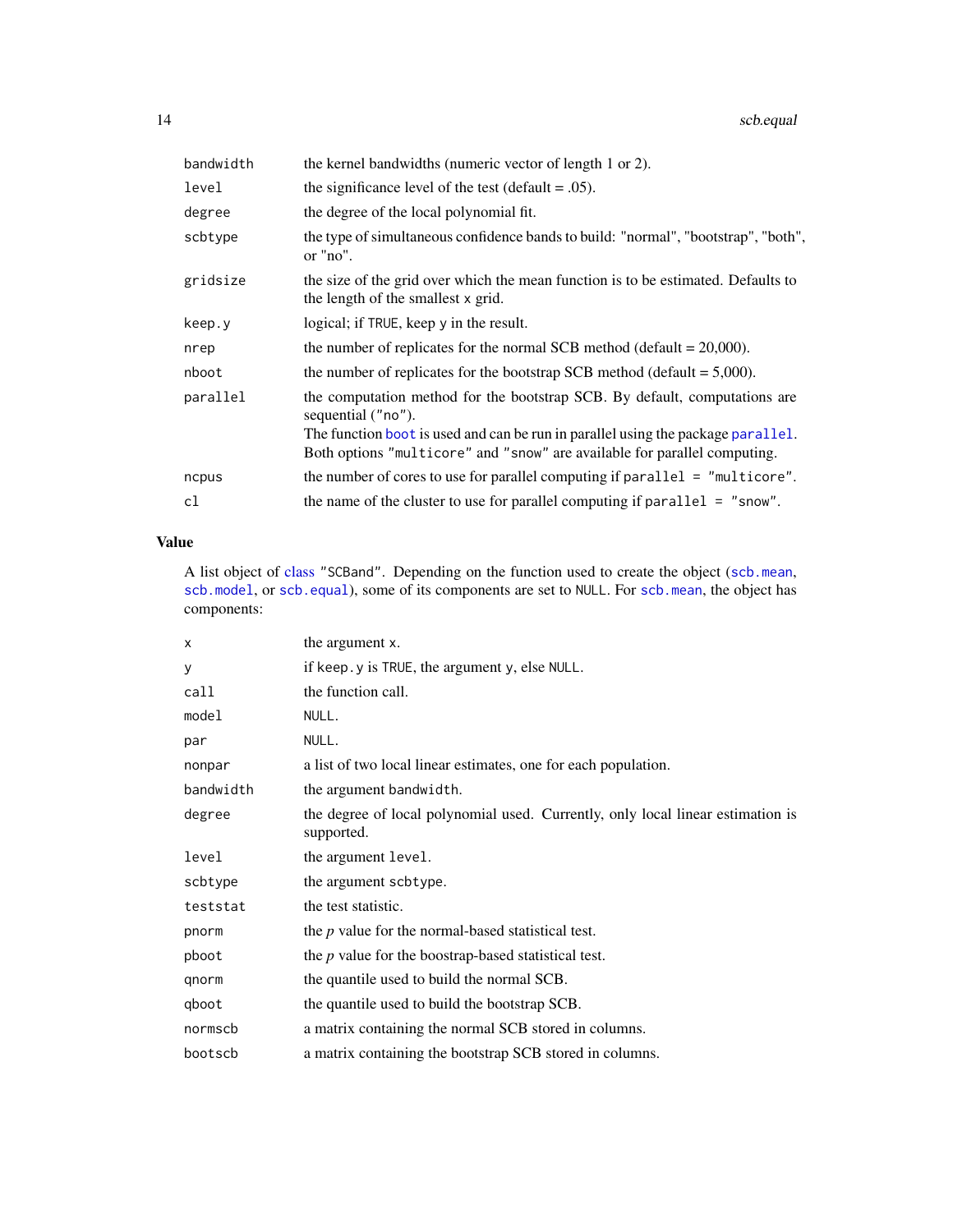#### <span id="page-14-0"></span>scb.mean 15

| gridsize | the argument gridsize, or $length(x)$ if no argument was specified. |
|----------|---------------------------------------------------------------------|
| nrep     | the argument nrep.                                                  |
| nboot    | the argument nboot.                                                 |

Depending on the value of scbtype, some or all of the fields pnorm, qnorm, normscb, nrep, pboot, qboot, normboot and nboot may be NULL.

# References

Degras, D. (2011). Simultaneous confidence bands for nonparametric regression with functional data. *Statistica Sinica*, 21, 1735–1765.

#### See Also

[scb.mean](#page-14-1), [scb.model](#page-17-1)

# Examples

```
## Not run:
# Phoneme data: compare the mean log-periodograms
# for phonemes "aa" as the vowel in "dark" and "ao"
# as the first vowel in "water"
data(phoneme)
n <- nrow(phoneme)
N <- ncol(phoneme)
classes <- split(1:n,phoneme[,N])
names(classes) <- c("sh", "iy", "dcl", "aa", "ao")
freq <- 1:150
compare.aa.ao <- scb.equal(freq, list(phoneme[classes$aa,-N],
 phoneme[classes$ao,-N]), bandwidth = c(.75, .75), scbtype = "both", nboot = 2e3)
summary(compare.aa.ao)
```
## End(Not run)

<span id="page-14-1"></span>scb.mean *Build Simultaneous Confidence Bands for Mean Functions*

### Description

Fit a local linear estimator and build simultaneous confidence bands (SCB) for the mean of functional data.

# Usage

```
scb.mean(x, y, bandwidth, level = .95, degree = 1,
scbtype = c("normal", "bootstrap", "both", "no"), gridsize = length(x),
keep.y = TRUE, nrep = 2e4, nboot = 5e3, parallel = c("no", "multicore", "snow"),ncpus = getOption("boot.ncpus",1L), cl = NULL)
```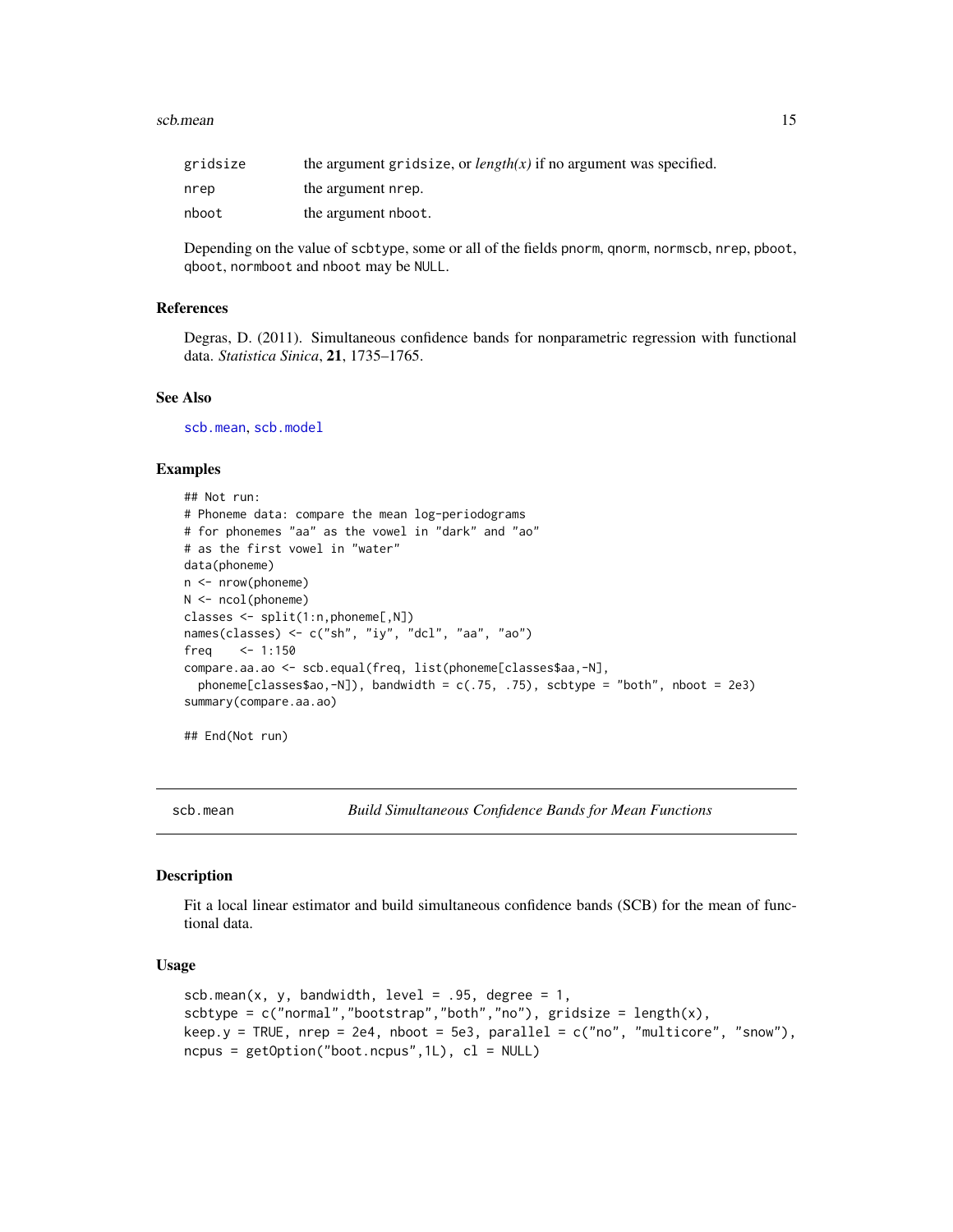# <span id="page-15-0"></span>Arguments

| X         | a numeric vector of x data. Missing values are not accepted.                                                                                                                                                                                                |  |
|-----------|-------------------------------------------------------------------------------------------------------------------------------------------------------------------------------------------------------------------------------------------------------------|--|
| У         | a matrix or data frame with functional observations (= curves) stored in rows.<br>The number of columns of y must match the length of x. Missing values are not<br>accepted.                                                                                |  |
| bandwidth | the kernel bandwidth smoothing parameter.                                                                                                                                                                                                                   |  |
| level     | the level of the simultaneous confidence bands.                                                                                                                                                                                                             |  |
| degree    | the degree of the local polynomial fit.                                                                                                                                                                                                                     |  |
| scbtype   | the type of simultaneous confidence bands to build: "normal", "bootstrap", "both",<br>or "no".                                                                                                                                                              |  |
| gridsize  | the size of the grid used to evaluate the mean function estimates and SCB. De-<br>faults to <i>length(x)</i> .                                                                                                                                              |  |
| keep.y    | logical; if TRUE, keep y in the result.                                                                                                                                                                                                                     |  |
| nrep      | number of replicates for the Gaussian SCB method (20,000 by default).                                                                                                                                                                                       |  |
| nboot     | number of replicates for the bootstrap SCB method (5,000 by default).                                                                                                                                                                                       |  |
| parallel  | the computation method for the SCB. By default, computations are sequential<br>("no"). The bootstrap method uses function boot and can be run in parallel<br>using the package parallel. In this case both options "multicore" and "snow"<br>are available. |  |
| ncpus     | number of cores to use for parallel computing when parallel = "multicore".                                                                                                                                                                                  |  |
| cl        | name of the cluster to use for parallel computing when parallel $=$ "snow".                                                                                                                                                                                 |  |

# Details

The local polynomial fitting uses a standard normal kernel and is implemented via the [locpoly](#page-0-0) function. Bootstrap SCB are implemented with the [boot](#page-0-0) function and typically require more computation time than normal SCB.

# Value

An object of [class](#page-0-0) "SCBand". To accommodate the different functions creating objects of this class ([scb.mean](#page-14-1), [scb.model](#page-17-1), and [scb.equal](#page-12-1)), some components of the object are set to NULL. The component list is:

| the x data.                                                                                   |  |
|-----------------------------------------------------------------------------------------------|--|
| the y data if keep. y is TRUE, else NULL.                                                     |  |
| the function call.                                                                            |  |
| NULL.                                                                                         |  |
| NULL.                                                                                         |  |
| a nonparametric estimate.                                                                     |  |
| the argument bandwidth.                                                                       |  |
| the degree of local polynomial used. Currently, only local linear estimation is<br>supported. |  |
|                                                                                               |  |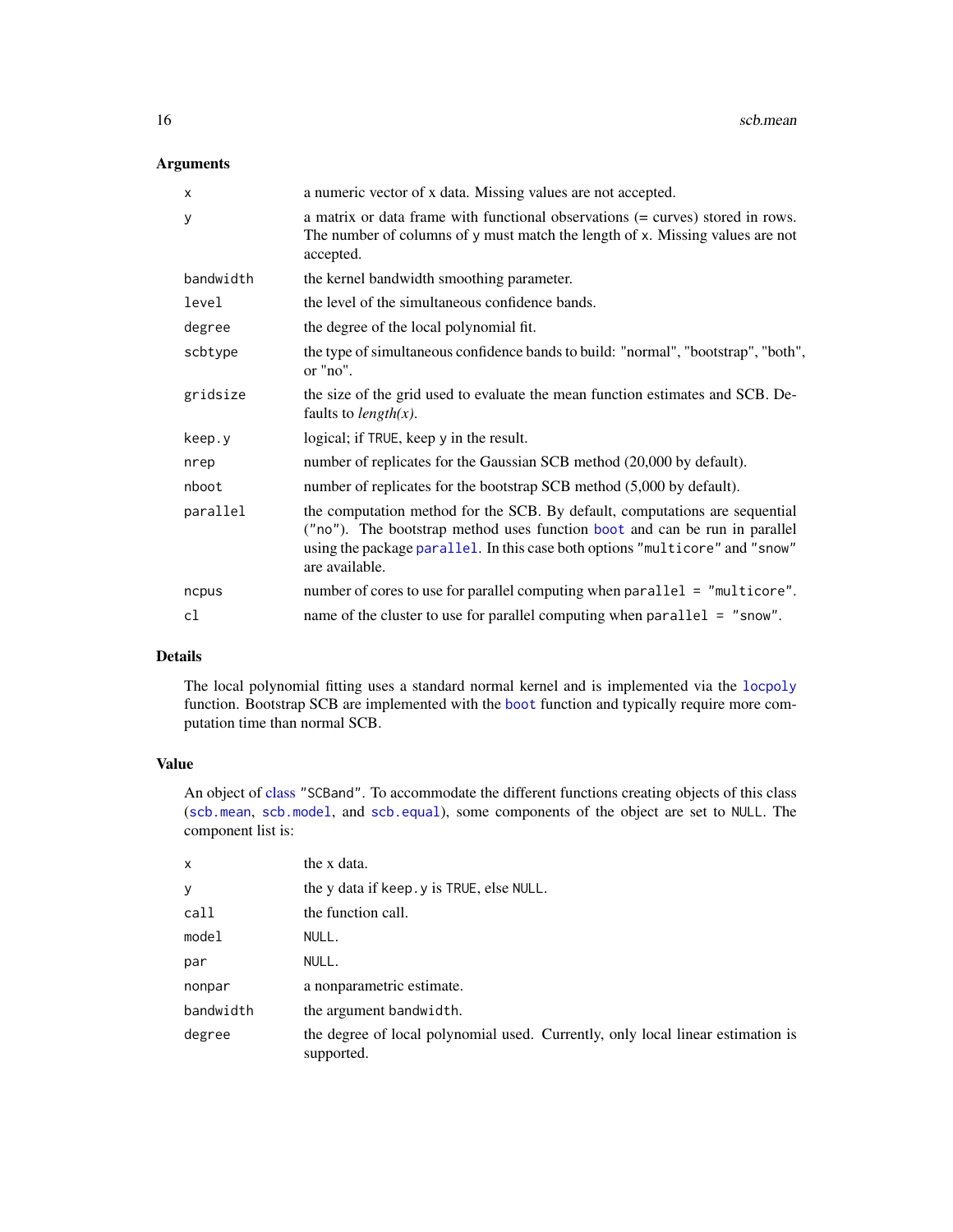#### <span id="page-16-0"></span>scb.mean 17

| level    | the argument level.                                       |
|----------|-----------------------------------------------------------|
| scbtype  | the argument type.                                        |
| teststat | NULL.                                                     |
| pnorm    | NULL.                                                     |
| pboot    | NULL.                                                     |
| qnorm    | the quantile used to build the normal SCB.                |
| gboot    | the quantile used to build the bootstrap SCB.             |
| normscb  | a matrix containing the normal SCB stored in columns.     |
| bootscb  | a matrix containing the bootstrap SCB stored in columns.  |
| gridsize | the argument gridsize if nonnull, else <i>length(x)</i> . |
| nrep     | the argument nrep.                                        |
| nboot    | the argument nboot.                                       |

Depending on the value of scbtype, some of the fields qnorm, normscb, nrep, qboot, normboot and nboot may be NULL.

# References

Degras, D. (2011). Simultaneous confidence bands for nonparametric regression with functional data. *Statistica Sinica*, 21, 1735–1765.

# See Also

[scb.equal](#page-12-1), [scb.model](#page-17-1)

```
## Not run:
## Plasma citrate data
data(plasma)
time < -8:21h <- cv.select(time, plasma, 1, c(.5, 1))
scbplasma <- scb.mean(time, plasma, bandwidth = h, scbtype = "both", gridsize = 100)
scbplasma
plot(scbplasma, cex = .2, legend.cex = .85, xlab = "Time", ylab = "Concentration",
 main = "Plasma citrate data")
## End(Not run)
```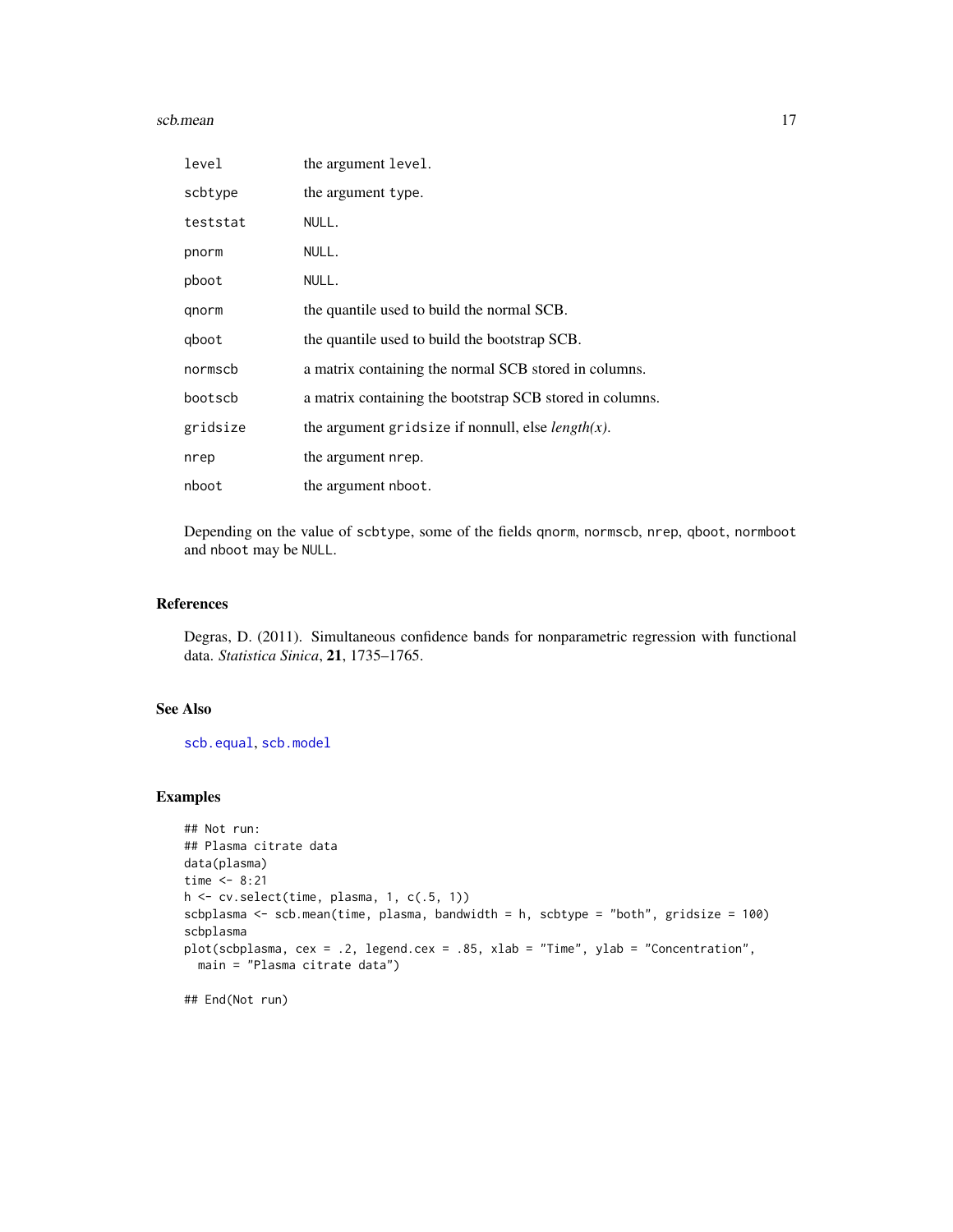# <span id="page-17-1"></span><span id="page-17-0"></span>Description

This is the goodness-of-fit test for parametric models of the mean function described in Degras (2011). The candidate model must be a finite-dimensional function space (curvilinear regression). The test is based on the sup-norm distance between a smoothed parametric estimate and a local linear estimate. Graphically, the candidate model is retained whenever one of the estimates lies within the SCB built around the other.

# Usage

```
scb.model(x, y, model, bandwidth, level = .05, degree = 1,
scbtype = c("normal", "bootstrap", "both", "no"), gridsize = length(x),
keep.y = TRUE, nrep = 2e4, nboot = 5e3, parallel = c("no", "multicore", "snow"),ncpus = getOption("boot.ncpus",1L), cl = NULL)
```

| $\boldsymbol{\mathsf{x}}$ | a numeric vector of x data. x must be a uniform grid; missing values are not<br>accepted.                                                                                                                                                                       |
|---------------------------|-----------------------------------------------------------------------------------------------------------------------------------------------------------------------------------------------------------------------------------------------------------------|
| У                         | a matrix or data frame with functional observations (= curves) stored in rows.<br>The number of columns of y must match the length of x. Missing values are not<br>accepted.                                                                                    |
| model                     | an integer specifying the degree of a polynomial basis, or a data frame/matrix<br>containing the basis functions stored in columns. In the latter case, the basis<br>functions must be evaluated on a uniform grid of size gridsize spanning the<br>range of x. |
| bandwidth                 | the kernel bandwidth smoothing parameter.                                                                                                                                                                                                                       |
| level                     | the significance level of the test (default = $.05$ ).                                                                                                                                                                                                          |
| degree                    | the degree of the local polynomial fit.                                                                                                                                                                                                                         |
| scbtype                   | the type of simultaneous confidence bands to build: "normal", "bootstrap", "both",<br>or "no".                                                                                                                                                                  |
| gridsize                  | the size of the grid over which the mean function is to be estimated. Defaults to<br>$length(x)$ .                                                                                                                                                              |
| keep.y                    | logical; if TRUE, keep y in the result.                                                                                                                                                                                                                         |
| nrep                      | the number of replicates for the normal SCB method (default $= 20,000$ ).                                                                                                                                                                                       |
| nboot                     | the number of replicates for the bootstrap SCB method (default $= 5,000$ ).                                                                                                                                                                                     |
| parallel                  | the computation method for the bootstrap SCB. By default, computations are<br>sequential ("no").                                                                                                                                                                |
|                           | The function boot is used and can be run in parallel using the package parallel.<br>Both options "multicore" and "snow" are available for parallel computing.                                                                                                   |
| ncpus                     | the number of cores to use for parallel computing when parallel = "multicore".                                                                                                                                                                                  |
| cl                        | the name of the cluster to use for parallel computing when $parallel = "snow".$                                                                                                                                                                                 |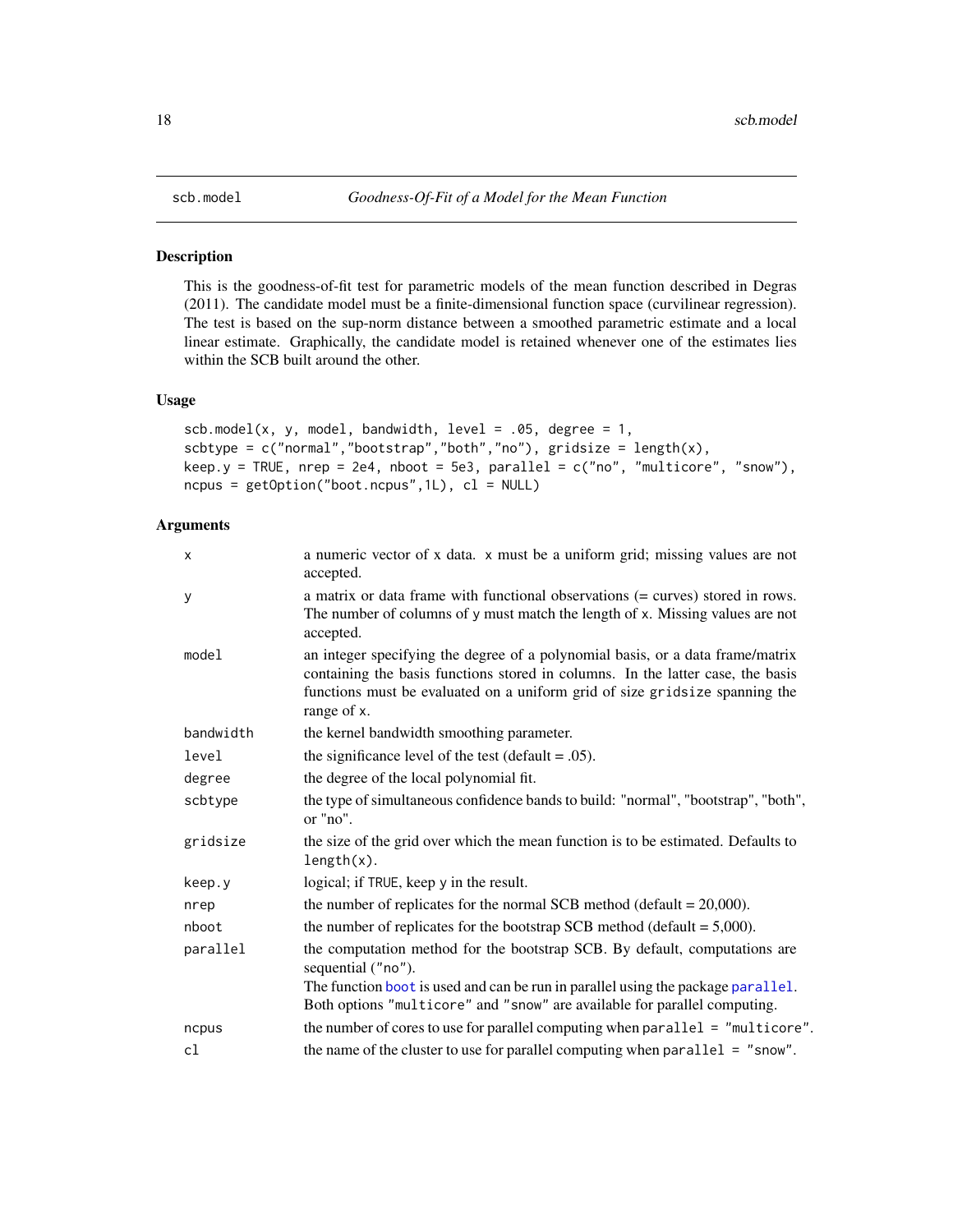#### <span id="page-18-0"></span>scb.model and the set of the set of the set of the set of the set of the set of the set of the set of the set of the set of the set of the set of the set of the set of the set of the set of the set of the set of the set of

# Value

An object of [class](#page-0-0) "SCBand". To accommodate the different functions creating objects of this class ([scb.mean](#page-14-1), [scb.model](#page-17-1), and [scb.equal](#page-12-1)), some components of the object are set to NULL. The component list is:

| X         | the argument x.                                                                              |
|-----------|----------------------------------------------------------------------------------------------|
| У         | the argument y if keep. y is TRUE, else NULL.                                                |
| call      | the function call.                                                                           |
| model     | the argument model.                                                                          |
| par       | a smoothed parametric estimate.                                                              |
| nonpar    | a local linear estimate.                                                                     |
| bandwidth | the argument bandwidth.                                                                      |
| degree    | the degree of the local polynomial. Currently, only local linear estimation is<br>supported. |
| level     | the argument level.                                                                          |
| scbtype   | the argument type.                                                                           |
| teststat  | the test statistic.                                                                          |
| pnorm     | the $p$ value for the normal-based statistical test.                                         |
| pboot     | the $p$ value for the boostrap-based statistical test.                                       |
| qnorm     | the quantile used to build the normal SCB.                                                   |
| qboot     | the quantile used to build the bootstrap SCB.                                                |
| normscb   | a matrix containing the normal SCB stored in columns.                                        |
| bootscb   | a matrix containing the bootstrap SCB stored in columns.                                     |
| gridsize  | the argument gridsize, or $length(x)$ if no argument was specified.                          |
| nrep      | the argument nrep.                                                                           |
| nboot     | the argument nboot.                                                                          |

Depending on the value of scbtype, some or all of the fields pnorm, qnorm, normscb, nrep, pboot, qboot, normboot and nboot may be NULL.

# References

Degras, D. (2011). Simultaneous confidence bands for nonparametric regression with functional data. *Statistica Sinica*, 21, 1735–1765.

# See Also

[scb.equal](#page-12-1), [scb.mean](#page-14-1)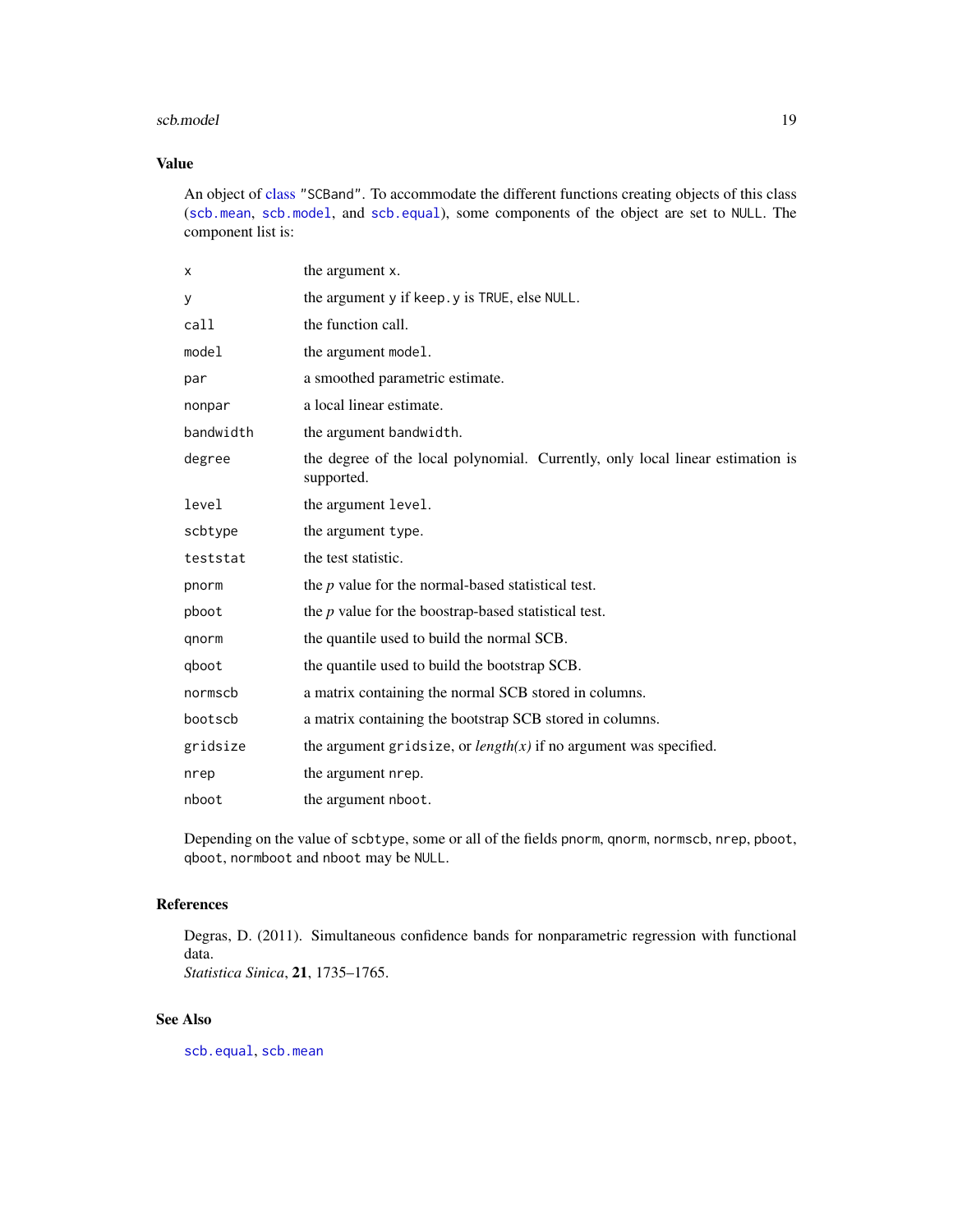# Examples

```
## Example from Degras (2011)
## Gaussian process with polynomial mean function
## and Ornstein-Uhlenbeck covariance function
## The SCB and PLRT tests are compared
set.seed(100)
p <- 100 # number of observation points
x \leq -seq(0, 1, len = p)mu <-10 \times x^3 - 15 \times x^4 + 6 \times x^5 + \text{mean}R \leftarrow (.25)^2 * exp(20 * log(.9) * abs(outer(x,x,"-"))) # covariance
eigR <- eigen(R, symmetric = TRUE)
simR <- eigR$vectors %*% diag(sqrt(eigR$values))
# Candidate model for mu: polynomial of degree <= 3
# This model, although incorrect, closely approximates mu.
# With n = 50 curves, the SCB and PLRT incorrectly retain the model.
# With n = 70 curves, both tests reject it.
n < -50y <- mu + simR %*% matrix(rnorm(n*p), p, n) # simulate data
y \le -t(y) # arrange the trajectories in rows
h \leftarrow cv.setect(x, y, 1)scb.model(x, y, 3, bandwidth = h) # p value: .652
plrt.model(x, y, 3, verbose = TRUE) # p value: .450
n <- 70
y <- mu + simR %*% matrix(rnorm(n*p), p, n)
y \leftarrow t(y)h \leftarrow cv.setect(x, y, 1)sch. model(x, y, 3, bandwidth = h) # p value: .004
plt_model(x, y, 3, verbose = TRUE) # p value: .001# Correct model: polynomials of degree <= 5
scb.model(x, y, 5, bandwidth = h) # p value: .696
plt_model(x, y, 5, verbose = TRUE) # p value: .628
```
<span id="page-19-1"></span>summary.SCBand *Summarize a SCBand Object*

# Description

summary method for class "SCBand"

# Usage

```
## S3 method for class 'SCBand'
summary(object, ...)
```
<span id="page-19-0"></span>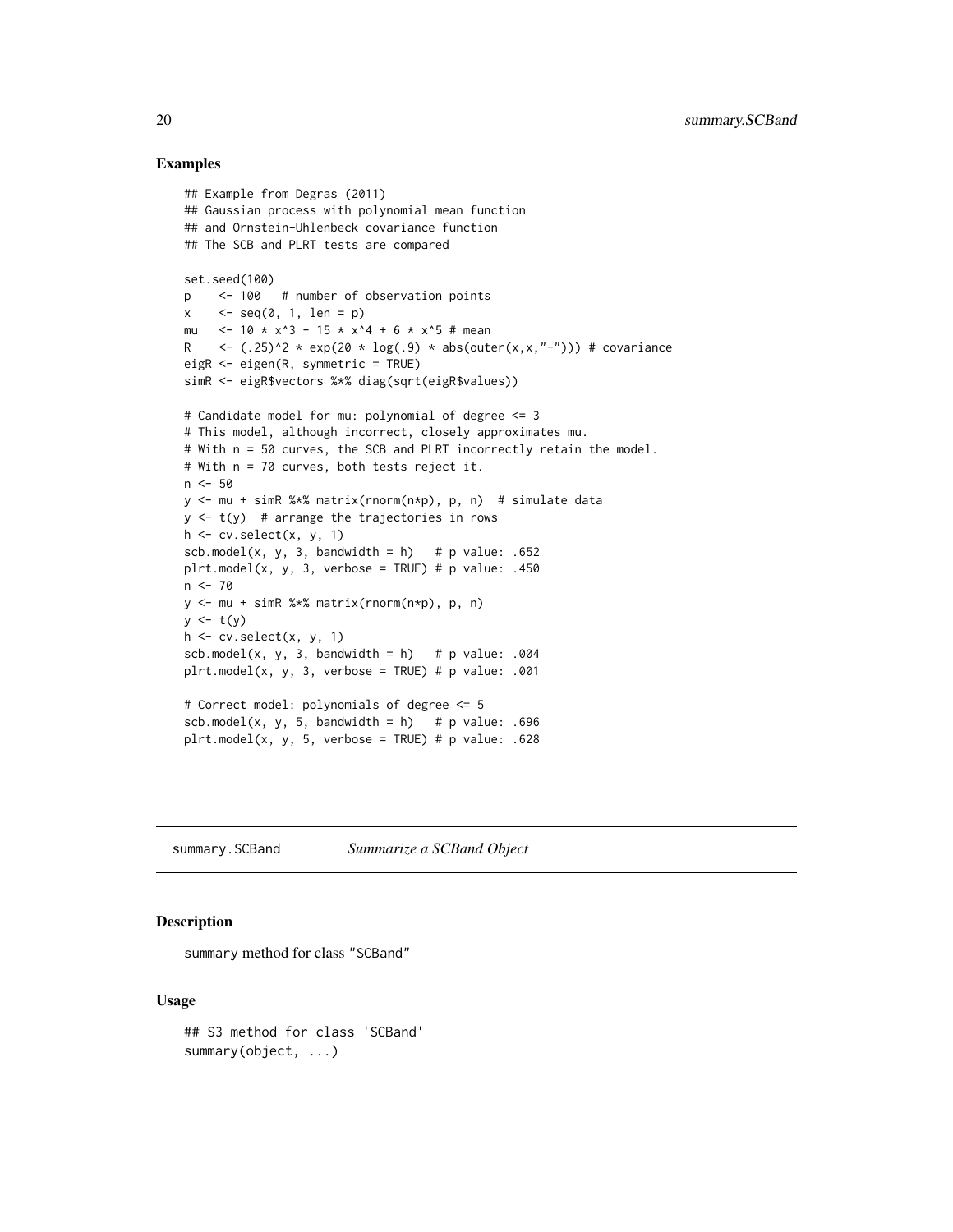# <span id="page-20-0"></span>Arguments

| object   | an object of class "SCBand"               |
|----------|-------------------------------------------|
| $\cdots$ | additional arguments; not currently used. |

# Details

The function summary.SCBand displays all fields of a SCBand object at the exception of x, y, par, nonpar, normscb, and bootscb which are potentially big. It provides information on the function call, data, local polynomial fit, SCB, and statistical tests.

# See Also

[plot.SCBand](#page-7-1), [print.SCBand](#page-11-1)

# Examples

```
## Not run:
## Plasma citrate data
data(plasma)
time <-8:21h <- cv.select(time, plasma, 1)
scbplasma <- scb.mean(time, plasma, bandwidth = h, scbtype = "both", gridsize = 100)
summary(scbplasma)
```
## End(Not run)